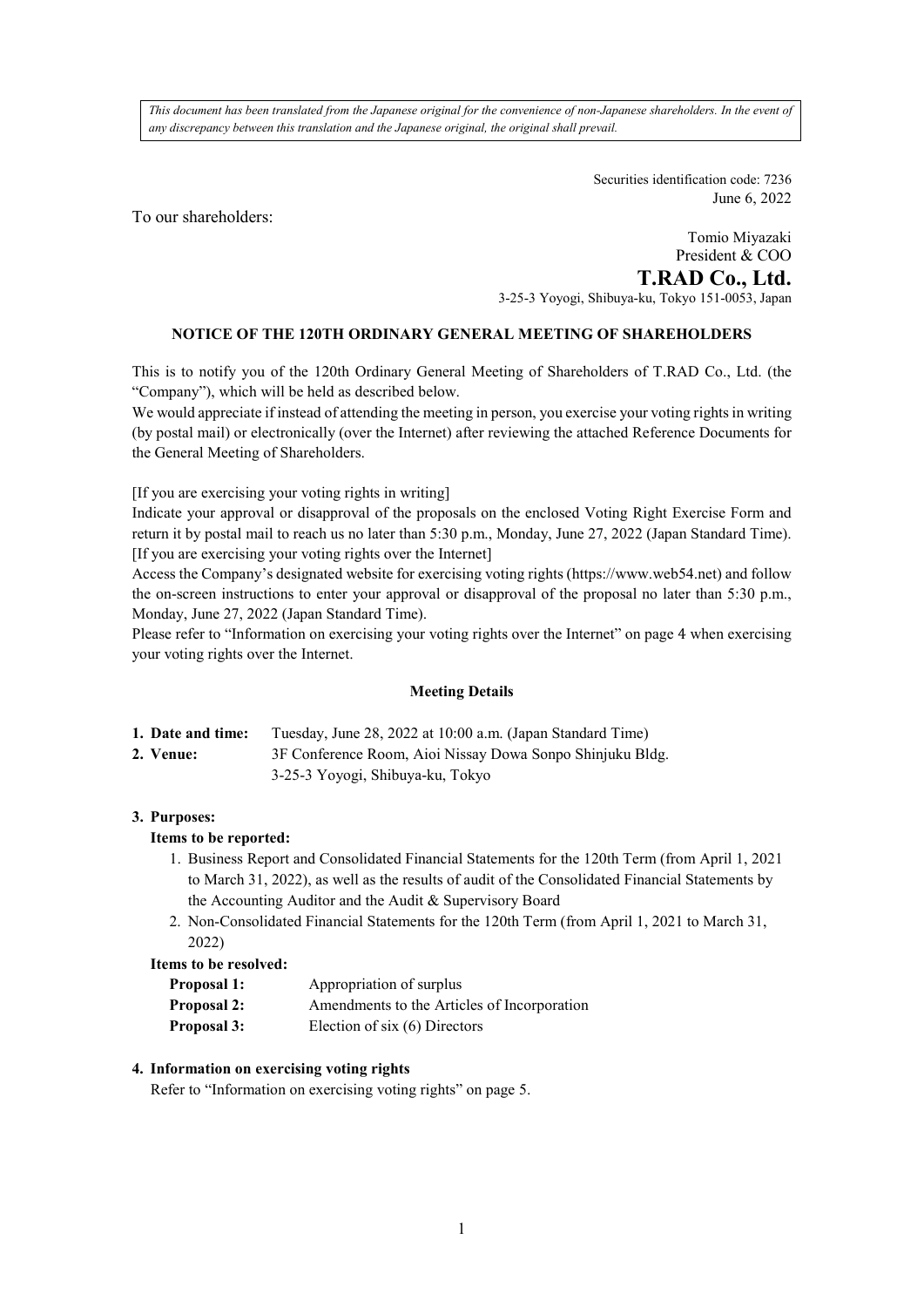#### **5. Matters disclosed on the Internet**

Of the documents to be provided with this Notice of the General Meeting of Shareholders, the matters below have been posted on the Company's website in accordance with the laws and regulations as well as the provisions of Article 19 of the Articles of Incorporation and are not included in the attached documents in this Notice. Accordingly, the attached documents in this Notice are a part of the documents audited by the Audit & Supervisory Board Members or Accounting Auditor when preparing their audit reports.

- 1. Consolidated Statement of Changes in Equity of the Consolidated Financial Statements
- 2. Notes to Consolidated Financial Statements of the Consolidated Financial Statements
- 3. Statement of Changes in Equity of the Non-Consolidated Financial Statements
- 4. Notes to Non-Consolidated Financial Statements of the Non-Consolidated Financial Statements
- If you are attending the meeting, please submit the enclosed Voting Right Exercise Form at the reception desk. We also ask that you bring this Notice of the General Meeting of Shareholders as a material for the proceeding of the meeting.
- If you are considering attending the meeting in person, we ask that you carefully judge whether it is correct to do so from the points of view of health and safety after checking the infection status of the novel coronavirus disease (COVID-19). Please note that no gift will be provided to the shareholders who attend the General Meeting of Shareholders.
- If corrections are made to the Reference Documents for the General Meeting of Shareholders, the Business Report, the Non-Consolidated Financial Statements or the Consolidated Financial Statements, the corrected information shall be posted on the Company's website.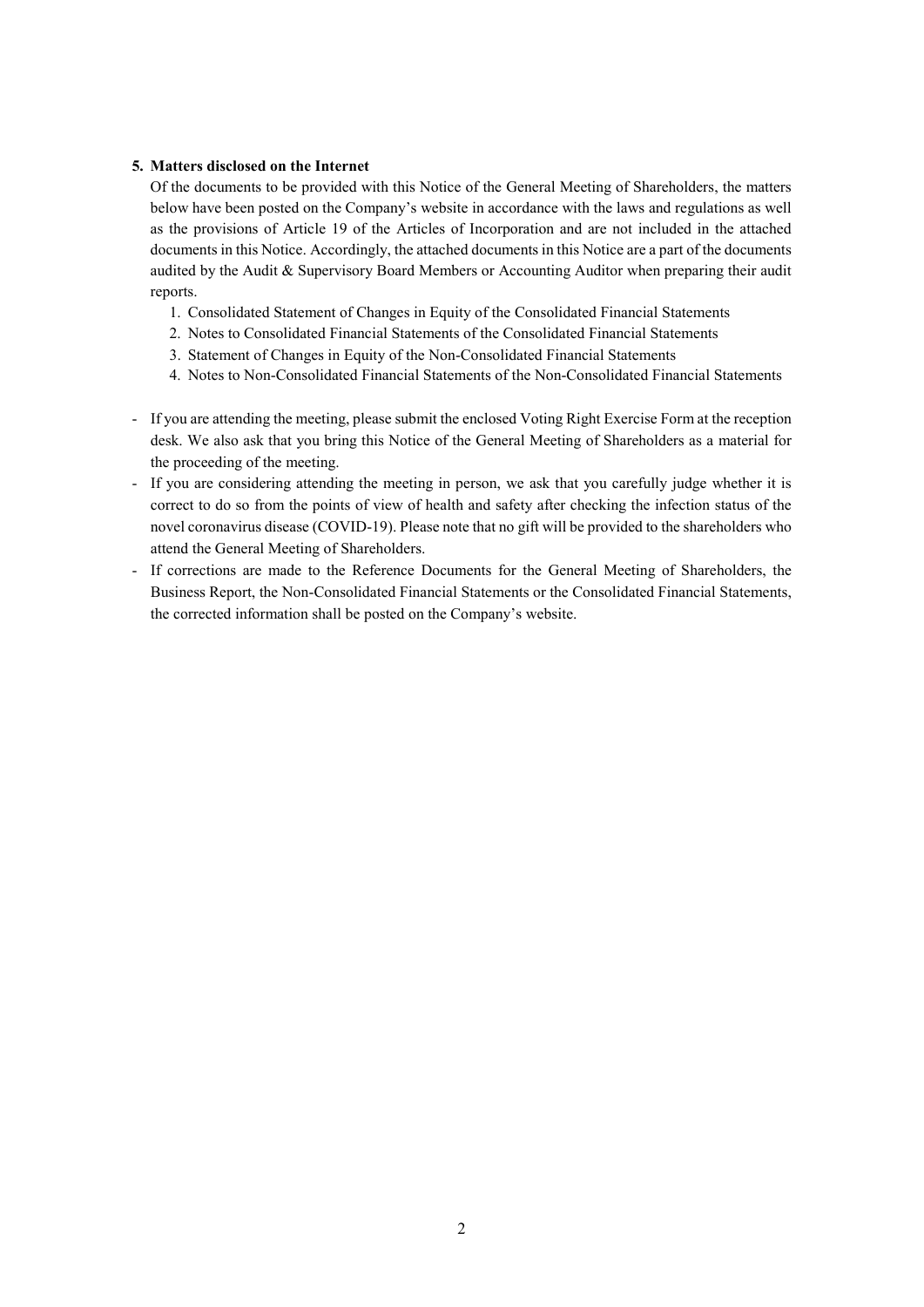## **Information on exercising voting rights**

Voting rights may be exercised with one of the following three (3) methods.

#### **If you attend the meeting**



 If you are attending the meeting, please **submit** the enclosed Voting Right Exercise Form **at the reception desk**. **Date and time: 10:00 a.m., Tuesday, June 28, 2022 (Japan Standard Time)**

#### **If you are exercising your voting rights in writing**



 If you are exercising your voting rights in writing, please indicate your approval or disapproval of the proposal on the enclosed Voting Right Exercise Form and return it by postal mail with no stamp affixed.

**Deadline for exercising voting rights: 5:30 p.m., Monday, June 27, 2022 (Japan Standard Time; deadline for the reception of the form)**

#### **If you are exercising your voting rights over the Internet**



 From a PC or smartphone, please access the website for exercising voting rights (https://www.web54.net), enter the Voting Right Exercise Code and password written on the enclosed Voting Right Exercise Form and follow the on-screen instructions to enter your approval or disapproval of the proposal.

#### **Deadline for exercising voting rights:**

## **5:30 p.m., Monday, June 27, 2022 (Japan Standard Time; deadline for entry completion)**

- (i) To prevent unauthorized access ("spoofing") from individuals other than the shareholder and falsification of the content of the exercised voting rights, note that the shareholders using this method will be asked to change their passwords on the website for exercising voting rights.
- (ii) A new Voting Right Exercise Code and password will be provided each time we issue a notice of the General Meeting of Shareholders.
- (iii) You will be liable for any fees incurred to access the website for exercising voting rights (such as Internet connection fees and telephone fees).
- If you exercise your voting rights multiple times over the Internet, the last time that you have exercised your voting rights will be treated as valid.
- \* If you exercise your voting rights multiple times with different methods, such as in writing (by postal mail) and over the Internet, the details with which you exercised your voting rights over the Internet will be treated as valid.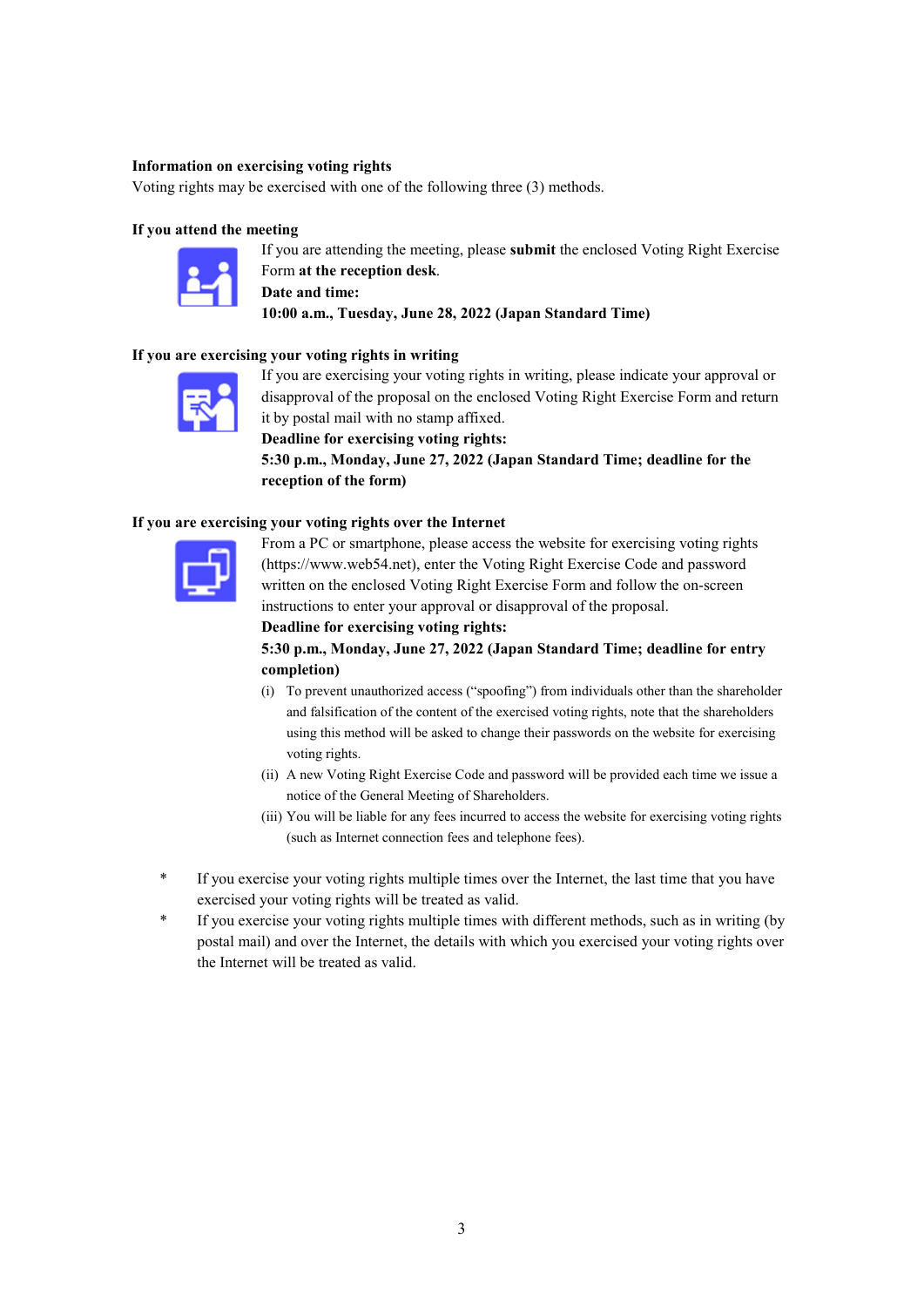#### **Information on exercising your voting rights over the Internet**

To exercise your voting rights over the Internet, use a PC or smartphone to access the website for exercising voting rights that is specified by the Company. Then, follow the on-screen instructions to exercise your voting rights.

## **Website for exercising voting rights https://www.web54.net**

You can also connect to the website for exercising voting rights by reading the 2D code shown in the Japanese original document with a smartphone equipped with a barcode reading function. For details on how to operate this function, see the instruction manual of your smartphone.

## **Deadline for exercising voting rights: 5:30 p.m., Monday, June 27, 2022 (Japan Standard Time;**



\*The operation screens shown here are for reference purposes only.

Next, follow the on-screen instructions to enter your approval or disapproval.

Inquiries regarding exercising your voting rights over the Internet

Sumitomo Mitsui Trust Bank, Limited securities agent web support dedicated phone number Toll-free number: +81 (0)120-652-031 (hours of operation: 9:00 a.m. to 9:00 p.m.)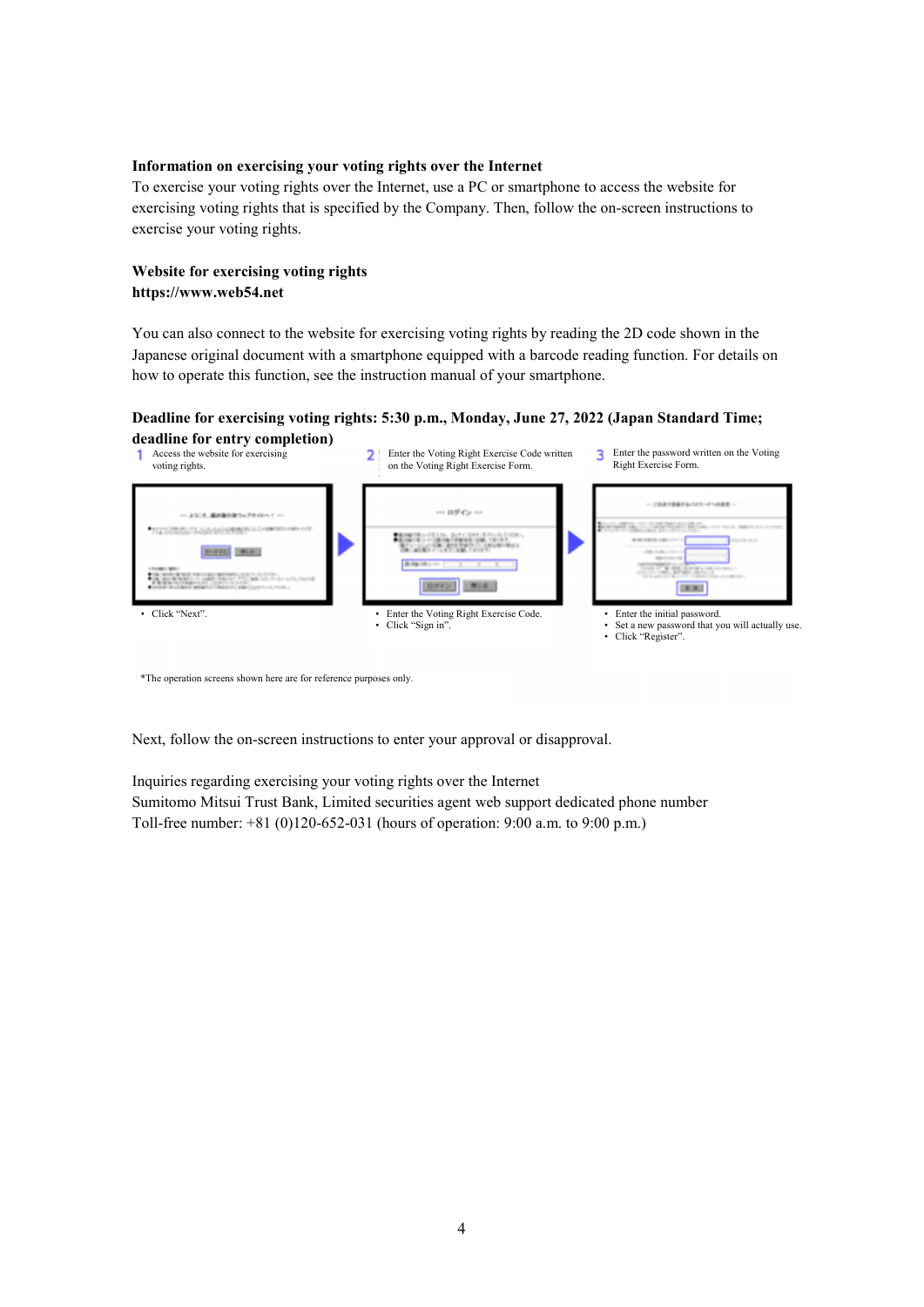# **Reference Documents for the General Meeting of Shareholders**

## **Proposals and Reference Material**

## **Proposal 1: Appropriation of surplus**

The Company proposes the appropriation of surplus as follows:

Matters related to year-end dividends

The Company proposes the year-end dividends as follows:

- (1) Type of dividend property
	- Cash
- (2) Allocation of dividend property and total amount thereof ¥120 per common stock of the Company Total amount of dividends: ¥784,187,040
- (3) Effective date of distribution of dividends of surplus June 29, 2022

## **Reference**

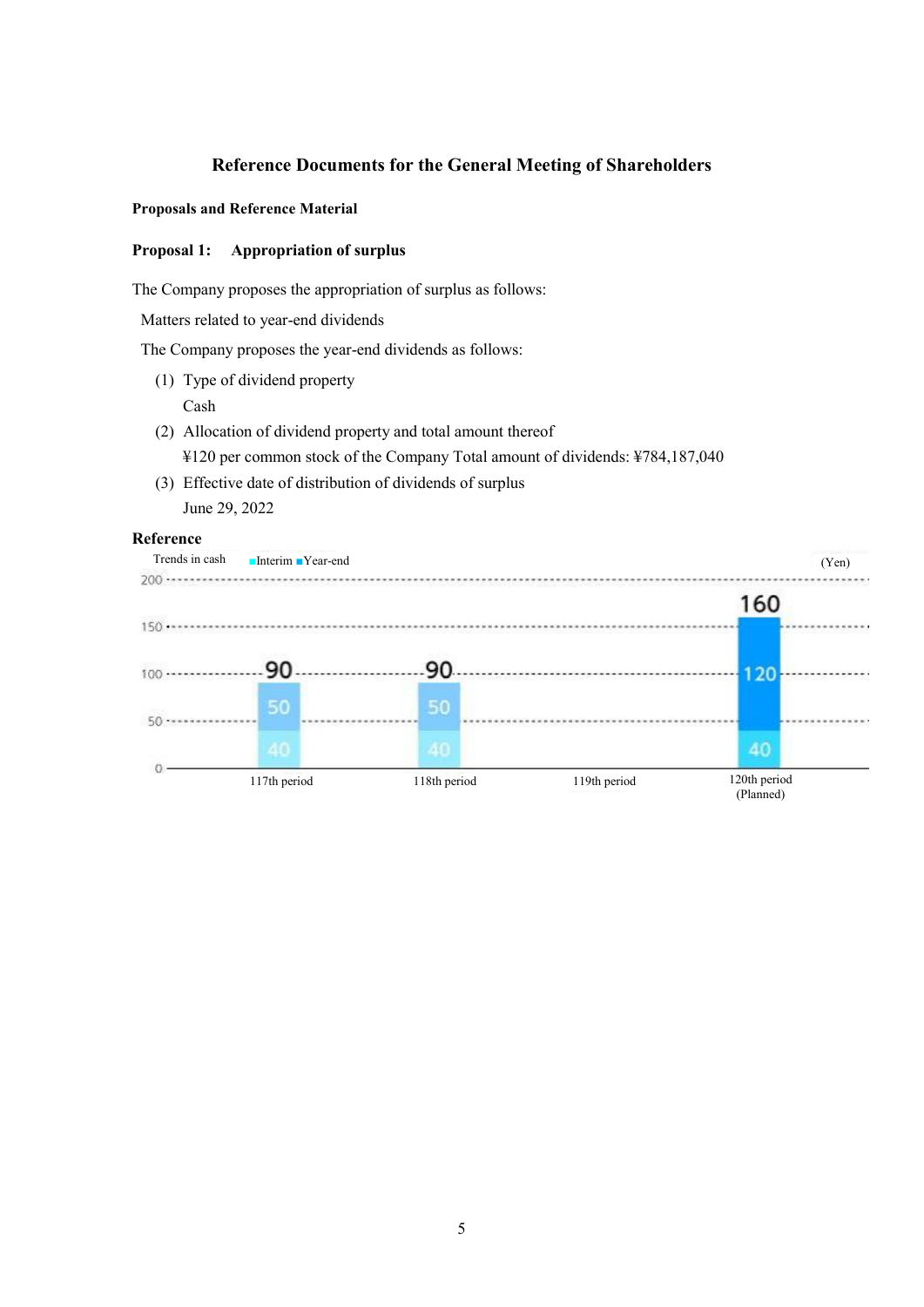## **Proposal 2: Amendments to the Articles of Incorporation**

1. Reasons for the proposal

The Company's Articles of Incorporation will be amended as follows:

- (1) Under the drastically changing environment surrounding the Company, the business purpose stipulated in Article 2 of the current Articles of Incorporation will be revised.
- (2) Prior to the commencement of the system for providing informational materials for the general meeting of shareholders, etc. in electronic format under the revised Companies Act to be enforced on September 1, 2022, we will add provisions to Article 19 of the Articles of Incorporation to the effect that the Company will take measures for providing information in electronic format and will partially omit documents to be delivered to shareholders who have requested the delivery of paper-based documents, and the current provision for internet disclosure and deemed provision of reference documents for the general meeting of shareholders, etc. will be deleted.
- (3) With the aim of strengthening the group-wide management base, we will revise the selection of the CEO and COO as stipulated in Article 26 of the current Articles of Incorporation, as well as other accompanying provisions.

|                                                      | (Underlined portions indicate amendments.)           |
|------------------------------------------------------|------------------------------------------------------|
| Current Articles of Incorporation                    | Proposed Amendments                                  |
| Article 1                                            | Article 1                                            |
| (Omitted)                                            | (Unchanged)                                          |
| (Purpose)                                            | (Purpose)                                            |
| Article 2                                            | Article 2                                            |
| The purpose of the Company shall be to conduct the   | The purpose of the Company shall be to conduct the   |
| following businesses.                                | following businesses.                                |
| Manufacturing and sale of various heat exchangers.   | Research and development as well as manufacturing    |
| 1.                                                   | and sale of heat exchanger products used in mobility |
| including those for automobiles, construction and    | equipment such as automobiles, and construction      |
| industrial machinery, and air-conditioning           | and industrial machinery, generators, air            |
| equipment                                            | conditioning equipment, etc.                         |
| Manufacturing and sale of automotive and other       | 2. Research and development as well as manufacturing |
| 2.                                                   | and sale of environment-related equipment            |
| mechanical parts                                     | 3. Provision of solutions utilizing thermal energy   |
| 3. Research and development as well as manufacturing | conversion technology and IT                         |
| and sale of environment-related equipment            | All other businesses related or incidental to the    |
| 4. All other businesses related or incidental to the | 4.                                                   |
| preceding items                                      | preceding items                                      |
| Article 3 through Article 13                         | Article 3 through Article 13                         |
| (Omitted)                                            | (Unchanged)                                          |

2. Details of the amendments

Details of the amendments are as follows: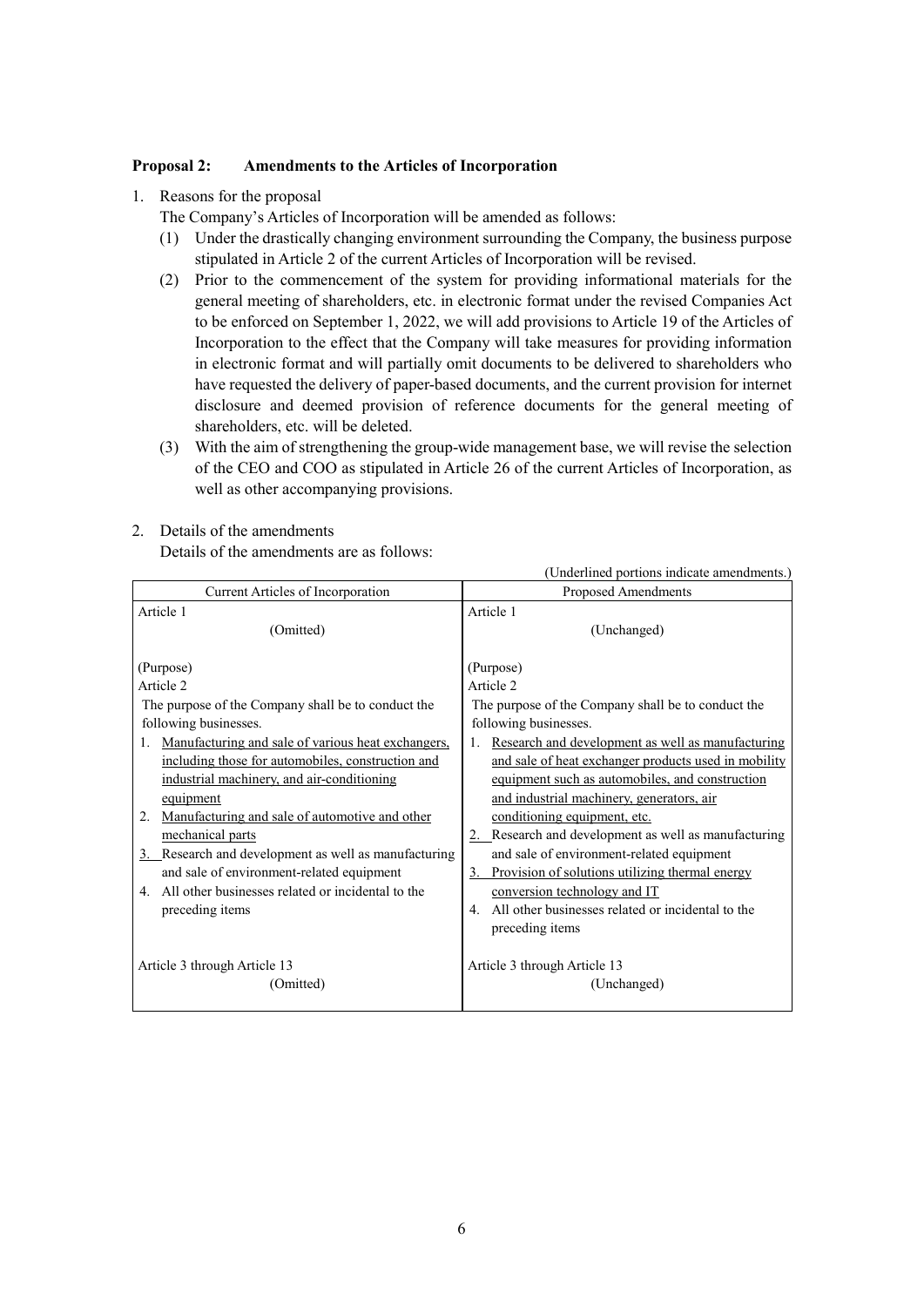| Current Articles of Incorporation                                                                                                                                                                                                                                                                                                                                                | Proposed Amendments                                                                                                                                                                                                                                                                                                                                                  |  |
|----------------------------------------------------------------------------------------------------------------------------------------------------------------------------------------------------------------------------------------------------------------------------------------------------------------------------------------------------------------------------------|----------------------------------------------------------------------------------------------------------------------------------------------------------------------------------------------------------------------------------------------------------------------------------------------------------------------------------------------------------------------|--|
| (Convener)                                                                                                                                                                                                                                                                                                                                                                       | (Convener)                                                                                                                                                                                                                                                                                                                                                           |  |
| Article 14                                                                                                                                                                                                                                                                                                                                                                       | Article 14                                                                                                                                                                                                                                                                                                                                                           |  |
| 1. The General Meeting of Shareholders shall be<br>convened by the President (COO) based on a<br>resolution of the Board of Directors, except as<br>otherwise provided by laws and regulations.<br>2. In the absence or disability of the President (COO),<br>another Director shall take charge of the role in the<br>order determined in advance by the Board of<br>Directors. | The General Meeting of Shareholders shall be<br>1.<br>convened by the President based on a resolution of<br>the Board of Directors, except as otherwise provided<br>by laws and regulations.<br>2. In the absence or disability of the President, another<br>Director shall take charge of the role in the order<br>determined in advance by the Board of Directors. |  |
| (Chairperson)                                                                                                                                                                                                                                                                                                                                                                    | (Chairperson)                                                                                                                                                                                                                                                                                                                                                        |  |
| Article 15                                                                                                                                                                                                                                                                                                                                                                       | Article 15                                                                                                                                                                                                                                                                                                                                                           |  |
| The Chairperson of the General Meeting of<br>1.                                                                                                                                                                                                                                                                                                                                  | 1. The Chairperson of the General Meeting of                                                                                                                                                                                                                                                                                                                         |  |
| Shareholders shall be the President (COO).                                                                                                                                                                                                                                                                                                                                       | Shareholders shall be the President.                                                                                                                                                                                                                                                                                                                                 |  |
| 2. In the absence or disability of the President (COO),<br>another Director shall take charge of the role in the                                                                                                                                                                                                                                                                 | 2. In the absence or disability of the President, another<br>Director shall take charge of the role in the order                                                                                                                                                                                                                                                     |  |
| order determined in advance by the Board of                                                                                                                                                                                                                                                                                                                                      | determined in advance by the Board of Directors.                                                                                                                                                                                                                                                                                                                     |  |
| Directors.                                                                                                                                                                                                                                                                                                                                                                       |                                                                                                                                                                                                                                                                                                                                                                      |  |
|                                                                                                                                                                                                                                                                                                                                                                                  |                                                                                                                                                                                                                                                                                                                                                                      |  |
| Article 16 through Article 18<br>(Omitted)                                                                                                                                                                                                                                                                                                                                       | Article 16 through Article 18<br>(Unchanged)                                                                                                                                                                                                                                                                                                                         |  |
|                                                                                                                                                                                                                                                                                                                                                                                  |                                                                                                                                                                                                                                                                                                                                                                      |  |
| (Internet Disclosure and Deemed Provision of Reference                                                                                                                                                                                                                                                                                                                           |                                                                                                                                                                                                                                                                                                                                                                      |  |
| Documents for the General Meeting of Shareholders,                                                                                                                                                                                                                                                                                                                               |                                                                                                                                                                                                                                                                                                                                                                      |  |
| $Etc.$ )<br>Article 19                                                                                                                                                                                                                                                                                                                                                           | (Deleted)                                                                                                                                                                                                                                                                                                                                                            |  |
|                                                                                                                                                                                                                                                                                                                                                                                  |                                                                                                                                                                                                                                                                                                                                                                      |  |
|                                                                                                                                                                                                                                                                                                                                                                                  |                                                                                                                                                                                                                                                                                                                                                                      |  |
| When the Company convenes a general meeting of                                                                                                                                                                                                                                                                                                                                   |                                                                                                                                                                                                                                                                                                                                                                      |  |
| shareholders, if it discloses information that is to be<br>stated or presented in the reference documents for the                                                                                                                                                                                                                                                                |                                                                                                                                                                                                                                                                                                                                                                      |  |
| general meeting of shareholders, business report,                                                                                                                                                                                                                                                                                                                                |                                                                                                                                                                                                                                                                                                                                                                      |  |
| financial statements and consolidated financial                                                                                                                                                                                                                                                                                                                                  |                                                                                                                                                                                                                                                                                                                                                                      |  |
| statements through the internet in accordance with the                                                                                                                                                                                                                                                                                                                           |                                                                                                                                                                                                                                                                                                                                                                      |  |
| provisions prescribed by the Ministry of Justice Order, it                                                                                                                                                                                                                                                                                                                       |                                                                                                                                                                                                                                                                                                                                                                      |  |
| may be deemed that the Company has provided this<br>information to shareholders.                                                                                                                                                                                                                                                                                                 |                                                                                                                                                                                                                                                                                                                                                                      |  |
| (Newly established)                                                                                                                                                                                                                                                                                                                                                              | (Measures for providing reference documents for the                                                                                                                                                                                                                                                                                                                  |  |
|                                                                                                                                                                                                                                                                                                                                                                                  | general meeting of shareholders, etc. in electronic                                                                                                                                                                                                                                                                                                                  |  |
|                                                                                                                                                                                                                                                                                                                                                                                  | format)                                                                                                                                                                                                                                                                                                                                                              |  |
|                                                                                                                                                                                                                                                                                                                                                                                  | Article 19                                                                                                                                                                                                                                                                                                                                                           |  |
|                                                                                                                                                                                                                                                                                                                                                                                  | 1. When the Company convenes a general meeting of                                                                                                                                                                                                                                                                                                                    |  |
|                                                                                                                                                                                                                                                                                                                                                                                  | shareholders, it shall take measures for providing                                                                                                                                                                                                                                                                                                                   |  |
|                                                                                                                                                                                                                                                                                                                                                                                  | information that constitutes the content of reference<br>documents for the general meeting of shareholders,                                                                                                                                                                                                                                                          |  |
|                                                                                                                                                                                                                                                                                                                                                                                  | etc. in electronic format.                                                                                                                                                                                                                                                                                                                                           |  |
|                                                                                                                                                                                                                                                                                                                                                                                  | 2. Among items for which the measures for providing                                                                                                                                                                                                                                                                                                                  |  |
|                                                                                                                                                                                                                                                                                                                                                                                  | information in electronic format will be taken, the                                                                                                                                                                                                                                                                                                                  |  |
|                                                                                                                                                                                                                                                                                                                                                                                  | Company shall not be required to include all or                                                                                                                                                                                                                                                                                                                      |  |
|                                                                                                                                                                                                                                                                                                                                                                                  | some of those items designated by the Ministry of<br>Justice Order from statements in the paper-based                                                                                                                                                                                                                                                                |  |
|                                                                                                                                                                                                                                                                                                                                                                                  | documents to be delivered to shareholders who                                                                                                                                                                                                                                                                                                                        |  |
|                                                                                                                                                                                                                                                                                                                                                                                  | requested the delivery of paper-based documents.                                                                                                                                                                                                                                                                                                                     |  |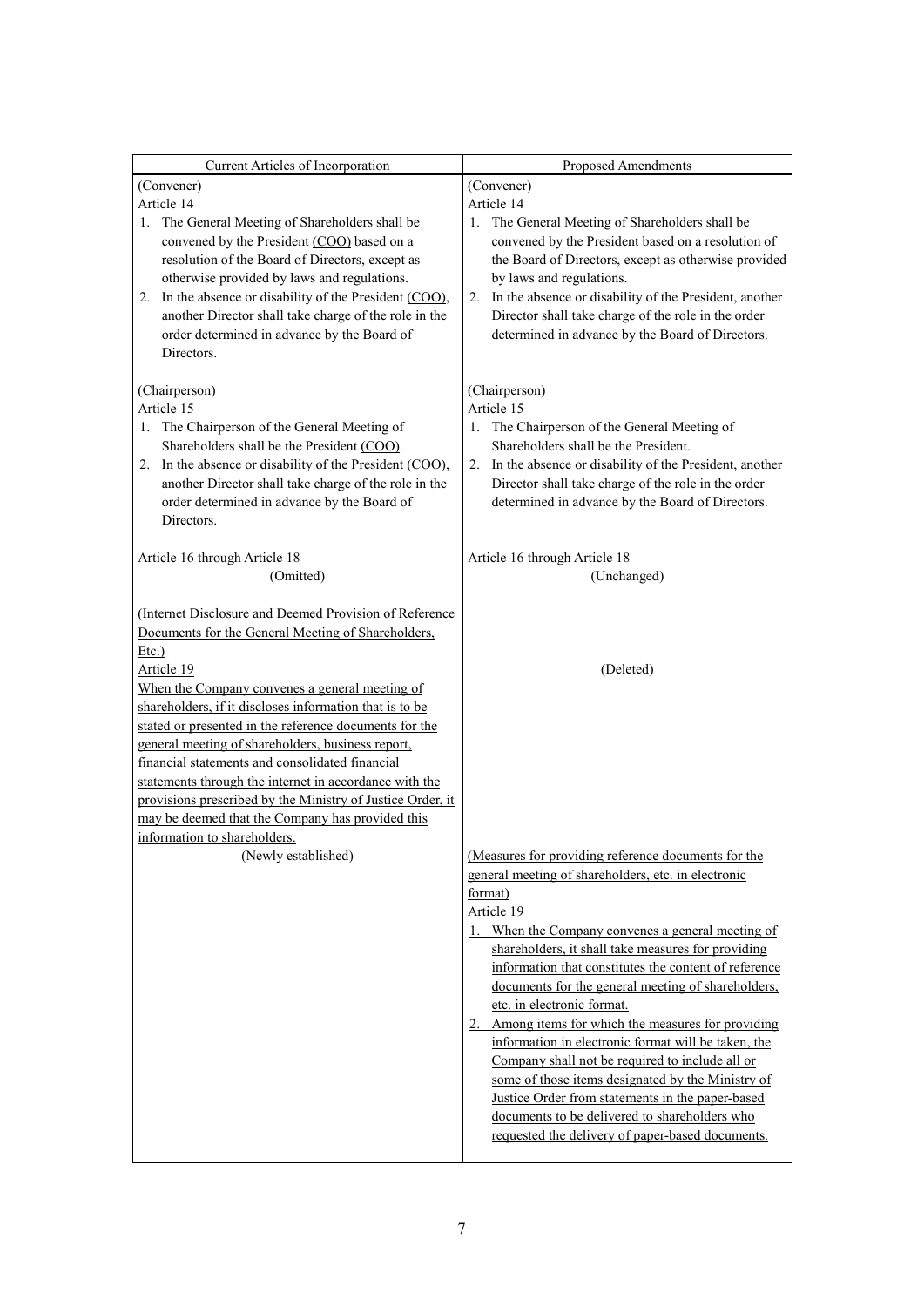| Current Articles of Incorporation                                                                                                                                                                                                                                                                                                                                                                                                                                                                                                                                                                                                                                                                                                                                                                                              | Proposed Amendments                                                                                                                                                                                                                                                                                                                                                                                                                                                                                                                                                                                                                                                                                                                                                                                                                               |
|--------------------------------------------------------------------------------------------------------------------------------------------------------------------------------------------------------------------------------------------------------------------------------------------------------------------------------------------------------------------------------------------------------------------------------------------------------------------------------------------------------------------------------------------------------------------------------------------------------------------------------------------------------------------------------------------------------------------------------------------------------------------------------------------------------------------------------|---------------------------------------------------------------------------------------------------------------------------------------------------------------------------------------------------------------------------------------------------------------------------------------------------------------------------------------------------------------------------------------------------------------------------------------------------------------------------------------------------------------------------------------------------------------------------------------------------------------------------------------------------------------------------------------------------------------------------------------------------------------------------------------------------------------------------------------------------|
| Article 20 through Article 22                                                                                                                                                                                                                                                                                                                                                                                                                                                                                                                                                                                                                                                                                                                                                                                                  | Article 20 through Article 22                                                                                                                                                                                                                                                                                                                                                                                                                                                                                                                                                                                                                                                                                                                                                                                                                     |
| (Omitted)                                                                                                                                                                                                                                                                                                                                                                                                                                                                                                                                                                                                                                                                                                                                                                                                                      | (Unchanged)                                                                                                                                                                                                                                                                                                                                                                                                                                                                                                                                                                                                                                                                                                                                                                                                                                       |
| (Convener and Chairperson of Board of Directors<br>Meetings)<br>Article 23<br>1. Board of Directors Meetings shall be convened and<br>chaired by the President (COO), except as otherwise<br>provided by laws and regulations.<br>2. In the absence or disability of the President (COO),<br>another Director shall take charge of the role in the<br>order determined in advance by the Board of<br>Directors.                                                                                                                                                                                                                                                                                                                                                                                                                | (Convener and Chairperson of Board of Directors<br>Meetings)<br>Article 23<br>1. Board of Directors Meetings shall be convened and<br>chaired by the President, except as otherwise<br>provided by laws and regulations.<br>In the absence or disability of the President, another<br>2.<br>Director shall take charge of the role in the order<br>determined in advance by the Board of Directors.                                                                                                                                                                                                                                                                                                                                                                                                                                               |
| Article 24 through Article 25<br>(Omitted)                                                                                                                                                                                                                                                                                                                                                                                                                                                                                                                                                                                                                                                                                                                                                                                     | Article 24 through Article 25<br>(Unchanged)                                                                                                                                                                                                                                                                                                                                                                                                                                                                                                                                                                                                                                                                                                                                                                                                      |
| (Representative Director, Directors with Titles and<br>Advisors)<br>Article 26<br>1. The Board of Directors may, by its resolution, select<br>one (1) Chairman (CEO) and one (1) President<br>(COO), and may also appoint several Vice<br>Presidents, Senior Managing Directors, and<br>Managing Directors.<br>The President (COO) shall be the Representative<br>2.<br>Director and, if necessary, other Directors may be<br>selected as Representative Director by a resolution<br>of the Board of Directors.<br>The Representative Director represents the<br>Company and executes the business of the Company<br>in accordance with resolutions of the Board of<br>Directors.<br>3. The Board of Directors may, by its resolution,<br>appoint several Director and Advisors as well as<br>Advisors.<br>(Newly established) | (Representative Director, Directors with Titles and<br>Advisors)<br>Article 26<br>The Board of Directors may, by its resolution, select<br>1.<br>one (1) President, and may also appoint one $(1)$<br>Chairman and several Vice Presidents, Senior<br>Managing Directors, and Managing Directors.<br>The President shall be the Representative Director<br>2.<br>and, if necessary, other Directors may be selected as<br>Representative Director by a resolution of the Board<br>of Directors.<br>The Representative Director represents the<br>Company and executes the business of the Company<br>in accordance with resolutions of the Board of<br>Directors.<br>The Board of Directors may, by its resolution,<br>3.<br>appoint several Director and Advisors as well as<br>Advisors.<br>The Board of Directors may select one (1) CEO<br>4. |
|                                                                                                                                                                                                                                                                                                                                                                                                                                                                                                                                                                                                                                                                                                                                                                                                                                | (Chief Executive Officer) and one (1) COO (Chief<br>Operating Officer) as the Directors who shall be<br>responsible for overseeing business execution.                                                                                                                                                                                                                                                                                                                                                                                                                                                                                                                                                                                                                                                                                            |
| Article 27 through Article 43<br>(Omitted)                                                                                                                                                                                                                                                                                                                                                                                                                                                                                                                                                                                                                                                                                                                                                                                     | Article 27 through Article 43<br>(Unchanged)                                                                                                                                                                                                                                                                                                                                                                                                                                                                                                                                                                                                                                                                                                                                                                                                      |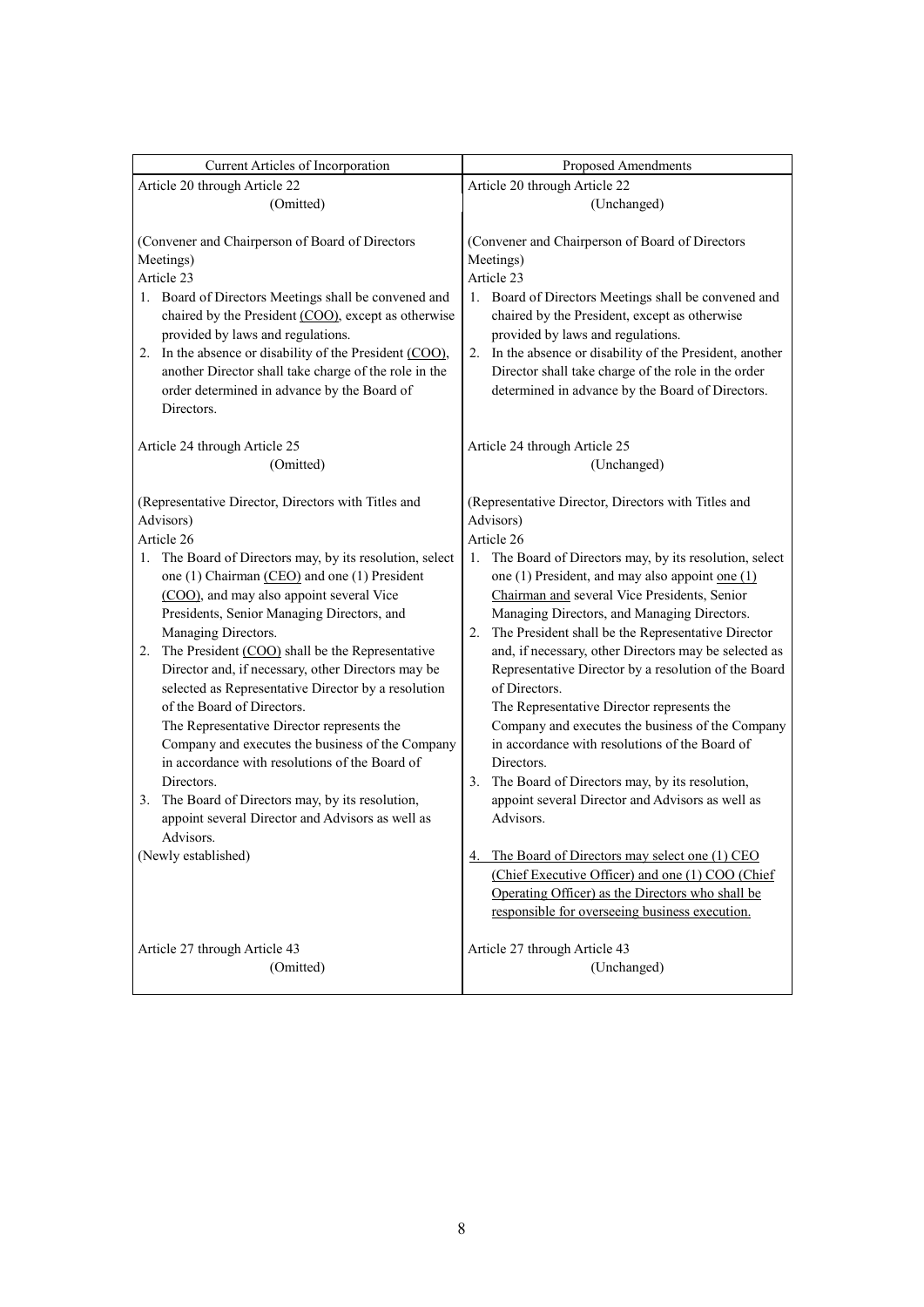| Current Articles of Incorporation | Proposed Amendments                                  |
|-----------------------------------|------------------------------------------------------|
| (Newly established)               | (Supplementary Provisions)                           |
| (Newly established)               | Article 1                                            |
|                                   | The deletion of the provision of Article 19 in the   |
|                                   | pre-amended Articles of Incorporation and the        |
|                                   | establishment of provisions of Article 19 in the     |
|                                   | amended Articles of Incorporation shall be effective |
|                                   | from the date of enforcement provided for in the     |
|                                   | proviso to Article 1 of the Supplementary Provisions |
|                                   | of the Act Partially Amending the Companies Act      |
|                                   | (Act No. 70 of 2019) (hereinafter referred to as the |
|                                   | "Date of Enforcement").                              |
|                                   | This provision shall apply from the Date of          |
|                                   | Enforcement. This provision shall remain in effect   |
|                                   | until the later of the date when six months have     |
|                                   | elapsed from the Date of Enforcement or the date     |
|                                   | when three months have elapsed from the date of the  |
|                                   | last General Meeting of Shareholders to be held      |
|                                   | within six months from the Date of Enforcement.      |
|                                   | When the Company convenes a general meeting          |
|                                   | of shareholders, if it discloses information that is |
|                                   | to be stated or presented in the reference           |
|                                   | documents for the general meeting of                 |
|                                   | shareholders, business report, financial statements  |
|                                   | and consolidated financial statements through the    |
|                                   | internet in accordance with the provisions           |
|                                   | prescribed by the Ministry of Justice Order, it may  |
|                                   | be deemed that the Company has provided this         |
|                                   | information to shareholders.                         |
|                                   | This Article shall be deleted as of the later of the |
|                                   | dates specified in the preceding paragraph.          |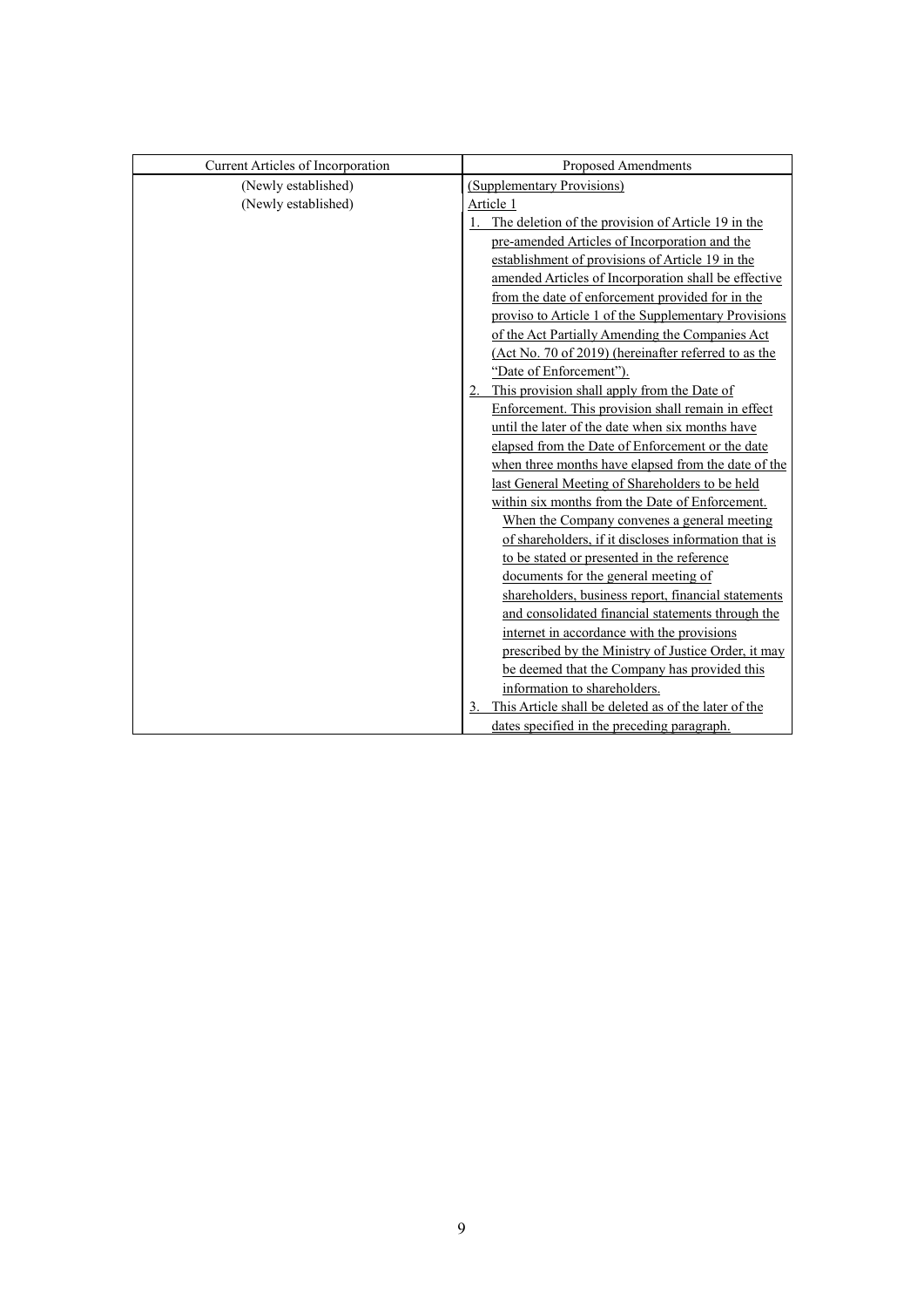# **Proposal 3: Election of six (6) Directors**

The terms of office of all eight (8) Directors will expire at the conclusion of this General Meeting of Shareholders. Accordingly, the Company proposes the election of the following six (6) Directors.

| No.                           | Name                | Current positions and assignments at the Company                                                              |                                                             |
|-------------------------------|---------------------|---------------------------------------------------------------------------------------------------------------|-------------------------------------------------------------|
|                               | Hiromi Kano         | Chairman & CEO                                                                                                | [Reelection]                                                |
| $\mathfrak{D}_{\mathfrak{p}}$ | Tomio Miyazaki      | President & COO                                                                                               | [Reelection]                                                |
| 3                             | Yoshitaka Momose    | Senior Managing Director, Supervising Technical<br>Division and North America business                        | [Reelection]                                                |
| 4                             | Norio Kanai         | Managing Director, Supervising Accounting and<br>Financial Affairs, and Business Planning &<br>Administration | [Reelection]                                                |
| 5                             | Yoshisada Takahashi | Outside Director                                                                                              | [Reelection]<br>[Outside Director]<br>[Independent officer] |
| 6                             | Ryuichi Murata      | <b>Outside Director</b>                                                                                       | [Reelection]<br>[Outside Director]<br>[Independent officer] |

The candidates for Directors are as follows: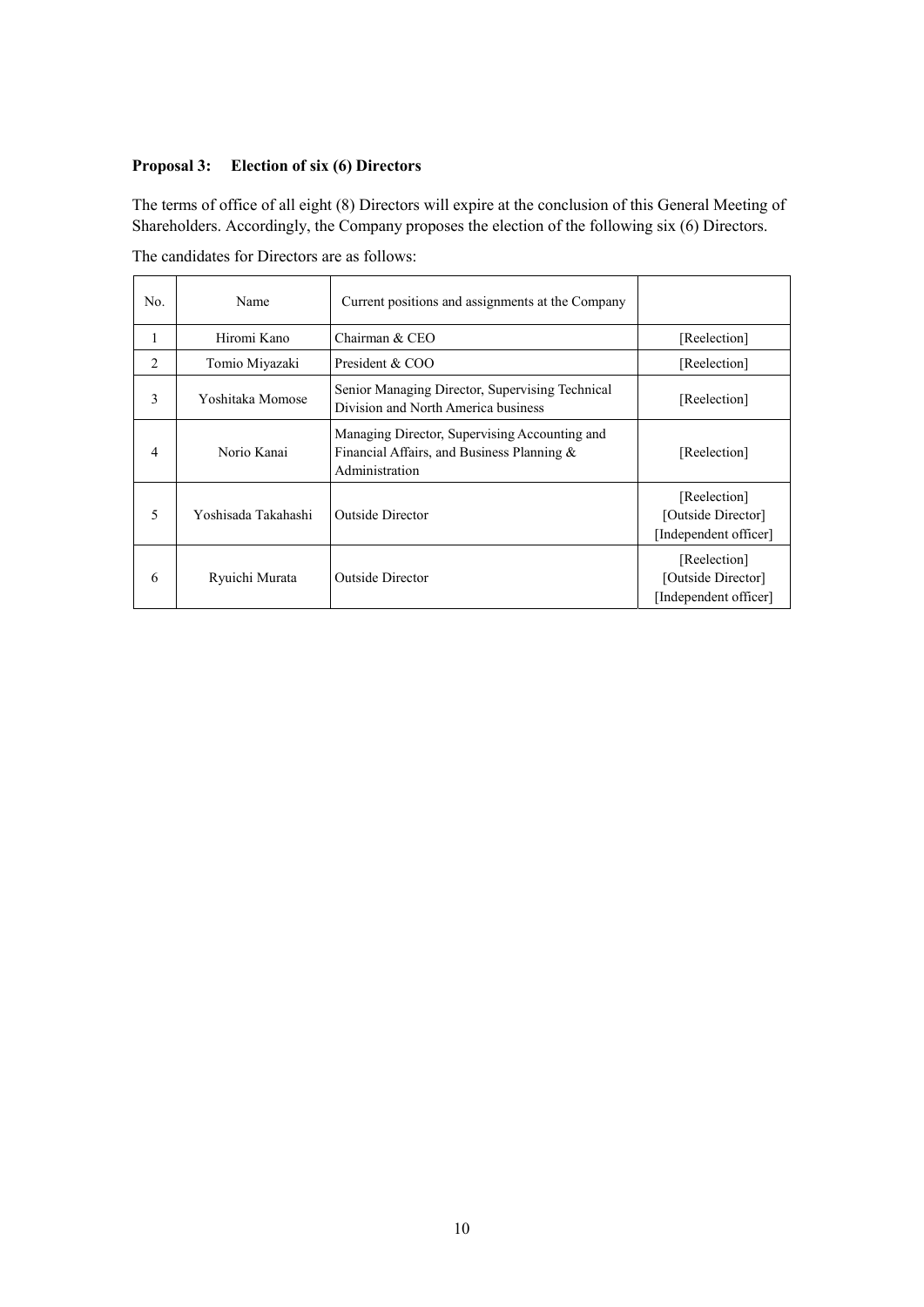| No.                                   | Name (Date of birth)                                                      | Brief history, positions and assignments at the Company            |                                                                                                                                                                                                                                                                                                                                                                |
|---------------------------------------|---------------------------------------------------------------------------|--------------------------------------------------------------------|----------------------------------------------------------------------------------------------------------------------------------------------------------------------------------------------------------------------------------------------------------------------------------------------------------------------------------------------------------------|
|                                       |                                                                           | Apr. 1970                                                          | Joined Toyo Radiator Co., Ltd. (currently the Company)                                                                                                                                                                                                                                                                                                         |
|                                       | Hiromi Kano<br>(October 24, 1945)                                         | Jun. 2000                                                          | Director of the Company<br>President of CoPAR Inc. (currently T.RAD North<br>America, Inc.) and General Manager of North America<br>Sales Department of the Company                                                                                                                                                                                            |
|                                       | [Number of the Company's<br>shares owned]                                 | Jun. 2002                                                          | Managing Director of the Company, in charge of<br>business operations in America / Europe                                                                                                                                                                                                                                                                      |
|                                       | 41,559 shares                                                             | Apr. 2008                                                          | President and Representative Director of the Company                                                                                                                                                                                                                                                                                                           |
|                                       | [Number of years in office                                                | Jun. 2018                                                          | Chairman & CEO of the Company (present position)                                                                                                                                                                                                                                                                                                               |
| as a Director of the<br>1<br>Company] |                                                                           | [Significant concurrent positions outside the Company]             |                                                                                                                                                                                                                                                                                                                                                                |
|                                       | 22 years                                                                  |                                                                    | [Reason for nomination as a candidate for Director]                                                                                                                                                                                                                                                                                                            |
|                                       | [Number of attendances at<br>the Board of Directors<br>Meetings]<br>13/13 |                                                                    | Possessing extensive experience overseas and a wide range of<br>experience centered on the area of sales, Hiromi Kano has been in charge<br>of group-wide management, providing strong leadership as President                                                                                                                                                 |
|                                       |                                                                           | and Representative Director beginning in April 2008 and serving as |                                                                                                                                                                                                                                                                                                                                                                |
|                                       | [Reelection]                                                              |                                                                    | Chairman & CEO since June 2018. He has been selected as a candidate<br>for Director because we believe he is suited to continue his role in<br>management as the Company seeks to achieve the targets of the 12th<br>management plan. The Company plans for him to serve in the role of<br>Director and Advisor under the new system following his reelection. |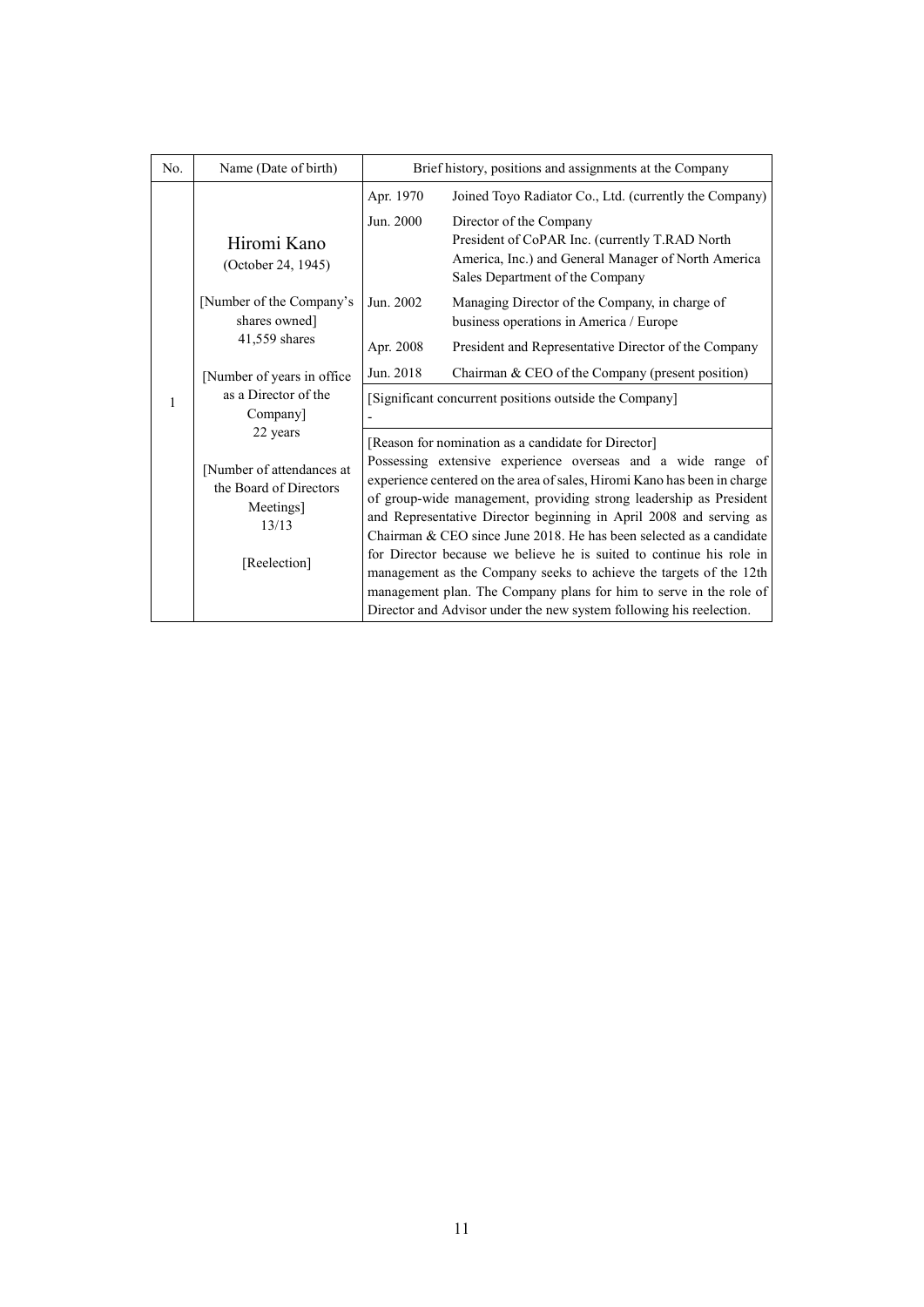| No.                                                           | Name (Date of birth)                                                                      | Brief history, positions and assignments at the Company |                                                                                                                                                                                                                                                                                                                                                                                                                                                                                                                                                                                                                                                                                                                                                                                             |  |
|---------------------------------------------------------------|-------------------------------------------------------------------------------------------|---------------------------------------------------------|---------------------------------------------------------------------------------------------------------------------------------------------------------------------------------------------------------------------------------------------------------------------------------------------------------------------------------------------------------------------------------------------------------------------------------------------------------------------------------------------------------------------------------------------------------------------------------------------------------------------------------------------------------------------------------------------------------------------------------------------------------------------------------------------|--|
|                                                               |                                                                                           | Apr. 2002                                               | Joined Honda Motor Co., Ltd.                                                                                                                                                                                                                                                                                                                                                                                                                                                                                                                                                                                                                                                                                                                                                                |  |
|                                                               |                                                                                           | Aug. 2002                                               | Joined Wako Fundamental Technology Research Center<br>of Honda R&D Co., Ltd.                                                                                                                                                                                                                                                                                                                                                                                                                                                                                                                                                                                                                                                                                                                |  |
|                                                               |                                                                                           | Oct. 2009                                               | Joined Jinya Co., Ltd.                                                                                                                                                                                                                                                                                                                                                                                                                                                                                                                                                                                                                                                                                                                                                                      |  |
|                                                               | Tomio Miyazaki                                                                            | Oct. 2009                                               | Representative Director of Jinya Co., Ltd.                                                                                                                                                                                                                                                                                                                                                                                                                                                                                                                                                                                                                                                                                                                                                  |  |
|                                                               | (September 16, 1977)                                                                      | Apr. 2012                                               | Founded Jinya Connect Co., Ltd.                                                                                                                                                                                                                                                                                                                                                                                                                                                                                                                                                                                                                                                                                                                                                             |  |
|                                                               | [Number of the Company's                                                                  | Apr. 2012                                               | Representative Director of Jinya Connect Co., Ltd.                                                                                                                                                                                                                                                                                                                                                                                                                                                                                                                                                                                                                                                                                                                                          |  |
|                                                               | shares owned]                                                                             | Jun. 2014                                               | Outside Director of the Company                                                                                                                                                                                                                                                                                                                                                                                                                                                                                                                                                                                                                                                                                                                                                             |  |
|                                                               | 13,682 shares<br>[Number of years in office]                                              | Jun. 2017                                               | Director in charge of Business Planning Department of<br>the Company                                                                                                                                                                                                                                                                                                                                                                                                                                                                                                                                                                                                                                                                                                                        |  |
| as a Director of the<br>$\mathfrak{2}$<br>Company]<br>8 years |                                                                                           | Jun. 2018                                               | President & COO of the Company (present position)                                                                                                                                                                                                                                                                                                                                                                                                                                                                                                                                                                                                                                                                                                                                           |  |
|                                                               |                                                                                           |                                                         | [Significant concurrent positions outside the Company]<br>President and CEO of T.RAD CONNECT Co., Ltd.                                                                                                                                                                                                                                                                                                                                                                                                                                                                                                                                                                                                                                                                                      |  |
|                                                               | [Number of attendances at<br>the Board of Directors<br>Meetings]<br>13/13<br>[Reelection] |                                                         | [Reason for nomination as a candidate for Director]<br>From June 2014, Tomio Miyazaki has actively provided opinions and<br>advice as Outside Director on the basis of his extensive experience and<br>deep knowledge of corporate management. Since June 2018, he has been<br>responsible for execution of business as President & COO of the<br>Company and has been in charge of group-wide management, providing<br>strong leadership. He has been selected as a candidate for Director<br>because we believe he is suited to continue his role in management as<br>the Company seeks to achieve the targets of the 12th management plan.<br>The Company plans for him to serve in the role of President, CEO $\&$<br>COO of the company under the new system following his reelection. |  |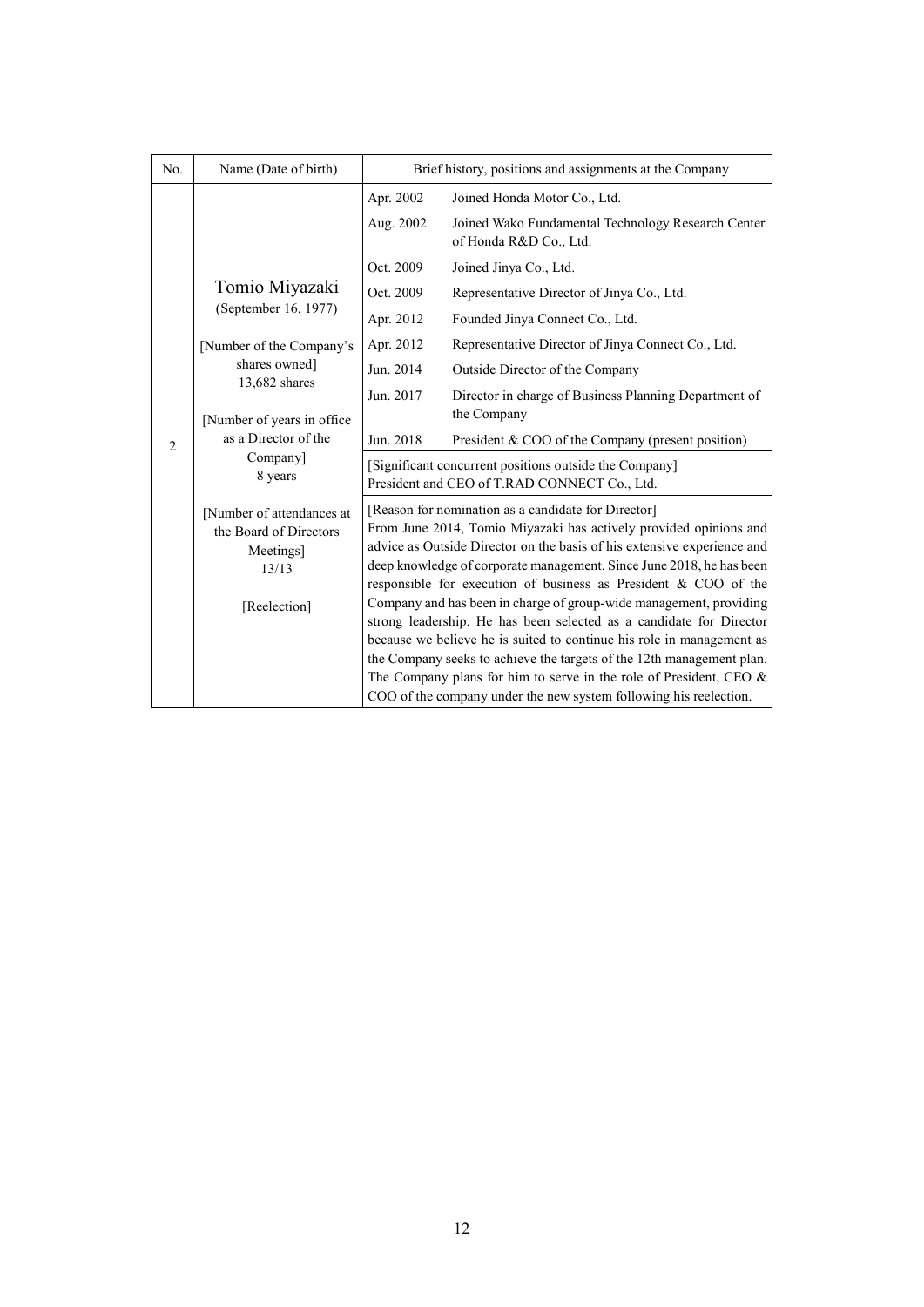| No.                                    | Name (Date of birth)                                                | Brief history, positions and assignments at the Company                                                                                                                                                                                                                                                                                                                                                                                                                                                 |                                                                                                                                           |  |
|----------------------------------------|---------------------------------------------------------------------|---------------------------------------------------------------------------------------------------------------------------------------------------------------------------------------------------------------------------------------------------------------------------------------------------------------------------------------------------------------------------------------------------------------------------------------------------------------------------------------------------------|-------------------------------------------------------------------------------------------------------------------------------------------|--|
|                                        |                                                                     | Apr. 1981                                                                                                                                                                                                                                                                                                                                                                                                                                                                                               | Joined Toyo Radiator Co., Ltd. (currently the<br>Company)                                                                                 |  |
|                                        |                                                                     | Oct. 2001                                                                                                                                                                                                                                                                                                                                                                                                                                                                                               | General Manager of Nagoya Works Plant Control<br>Dept. of the Company                                                                     |  |
|                                        |                                                                     | Jul. 2002                                                                                                                                                                                                                                                                                                                                                                                                                                                                                               | General Manager of Hatano Works Plant Control<br>Dept. of the Company                                                                     |  |
|                                        |                                                                     | Nov. 2003                                                                                                                                                                                                                                                                                                                                                                                                                                                                                               | General Manager of Hatano Works Production Dept.<br>and Plant Control Dept. of the Company                                                |  |
|                                        | Yoshitaka Momose<br>(December 7, 1957)                              | Jun. 2006                                                                                                                                                                                                                                                                                                                                                                                                                                                                                               | Executive Officer of the Company<br>President of T.RAD Czech s.r.o                                                                        |  |
|                                        |                                                                     | Jul. 2008                                                                                                                                                                                                                                                                                                                                                                                                                                                                                               | Managing Executive Officer of the Company                                                                                                 |  |
|                                        | [Number of the Company's<br>shares owned]                           | Jun. 2009                                                                                                                                                                                                                                                                                                                                                                                                                                                                                               | Managing Director of the Company                                                                                                          |  |
|                                        | 19,650 shares<br>[Number of years in office<br>as a Director of the | Apr. 2017                                                                                                                                                                                                                                                                                                                                                                                                                                                                                               | Supervising North America business, and in charge<br>of Sales, Technical and Quality Division of the                                      |  |
|                                        |                                                                     |                                                                                                                                                                                                                                                                                                                                                                                                                                                                                                         | Company                                                                                                                                   |  |
| $\mathfrak{Z}$<br>Company]<br>13 years | Jun. 2018                                                           | Senior Managing Director of the Company (present<br>position)                                                                                                                                                                                                                                                                                                                                                                                                                                           |                                                                                                                                           |  |
|                                        | [Number of attendances at                                           | Mar. 2022                                                                                                                                                                                                                                                                                                                                                                                                                                                                                               | Supervising Technical Division and North America<br>business of the Company (present position)                                            |  |
| the Board of Directors<br>Meetings]    |                                                                     | [Significant concurrent positions outside the Company]                                                                                                                                                                                                                                                                                                                                                                                                                                                  |                                                                                                                                           |  |
|                                        | 13/13                                                               |                                                                                                                                                                                                                                                                                                                                                                                                                                                                                                         | [Reason for nomination as a candidate for Director]                                                                                       |  |
| [Reelection]                           |                                                                     | Possessing extensive overseas experience and a wide range of<br>experience centered on the areas of production and sales, and being<br>familiar with global operations, Yoshitaka Momose has exercised strong<br>leadership. From 2022, he is responsible for supervising the Technical<br>Division and North America business. He has been selected as a<br>candidate for Director because we believe he is suited for a role in<br>management as the Company seeks to achieve the targets of the 12th |                                                                                                                                           |  |
|                                        |                                                                     | management plan. The Company plans for him to continue to take on                                                                                                                                                                                                                                                                                                                                                                                                                                       |                                                                                                                                           |  |
|                                        |                                                                     |                                                                                                                                                                                                                                                                                                                                                                                                                                                                                                         | his responsibilities of supervising the Technical Division and North<br>America business as Senior Managing Director under the new system |  |
|                                        |                                                                     | following his reelection.                                                                                                                                                                                                                                                                                                                                                                                                                                                                               |                                                                                                                                           |  |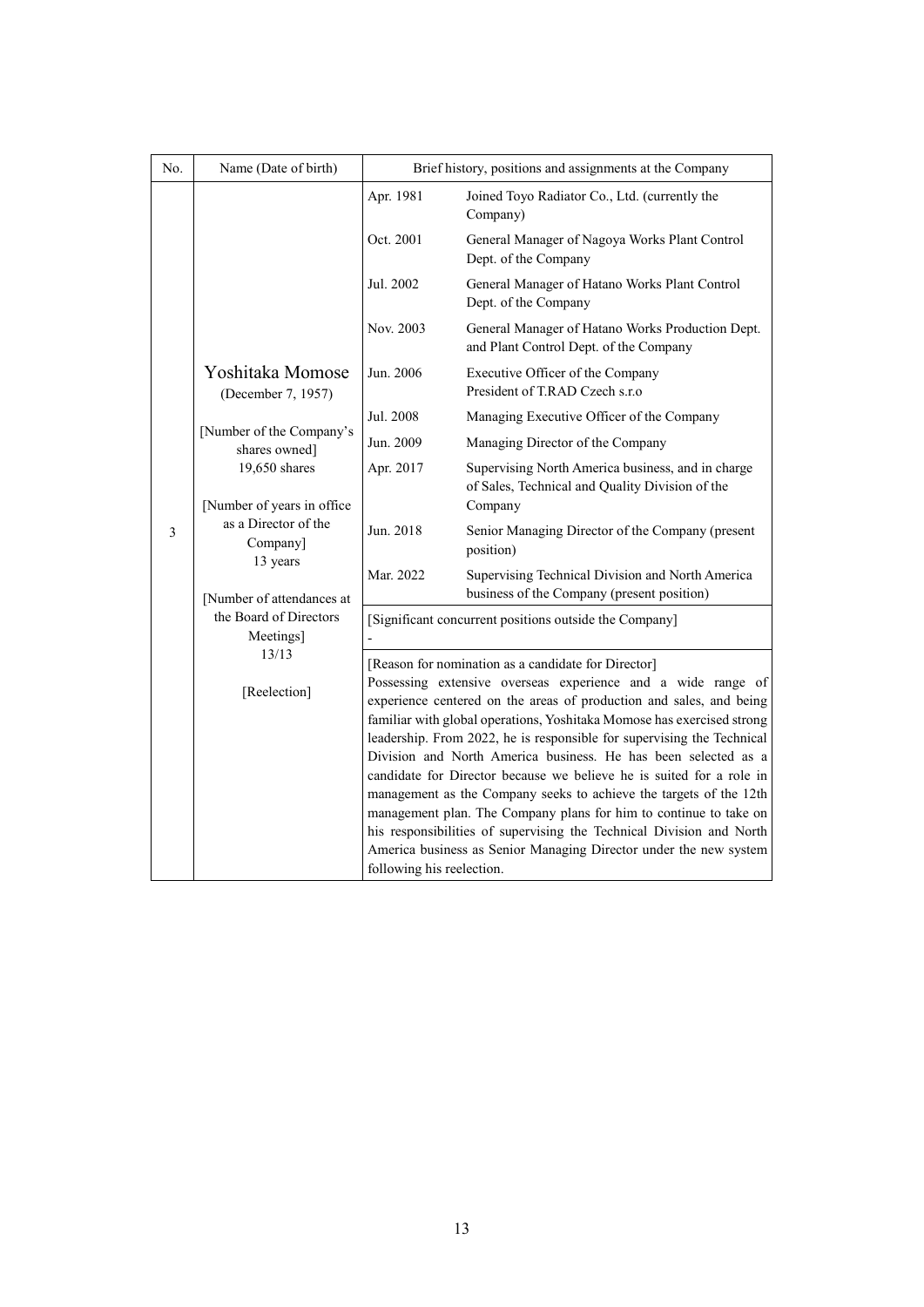| No.                                                                                                                          | Name (Date of birth)                      | Brief history, positions and assignments at the Company                                                                                                                                                                                                                                      |                                                                                          |  |
|------------------------------------------------------------------------------------------------------------------------------|-------------------------------------------|----------------------------------------------------------------------------------------------------------------------------------------------------------------------------------------------------------------------------------------------------------------------------------------------|------------------------------------------------------------------------------------------|--|
|                                                                                                                              |                                           | Apr. 1982                                                                                                                                                                                                                                                                                    | Joined The Dai-Ichi Kangyo Bank, Limited                                                 |  |
|                                                                                                                              |                                           | Jul. 2008                                                                                                                                                                                                                                                                                    | General Manager of Structured Products Department<br>of Mizuho Trust & Banking Co., Ltd. |  |
|                                                                                                                              |                                           | Jul. 2010                                                                                                                                                                                                                                                                                    | Joined the Company as General Manager of<br>Accounting and Financial Affairs Dept.       |  |
|                                                                                                                              |                                           | Apr. 2012                                                                                                                                                                                                                                                                                    | Executive Officer of the Company                                                         |  |
|                                                                                                                              | Norio Kanai                               | Jun. 2018                                                                                                                                                                                                                                                                                    | Managing Executive Officer of the Company                                                |  |
|                                                                                                                              | (June 25, 1959)                           | Jan. 2020                                                                                                                                                                                                                                                                                    | Supervising Accounting and Financial Affairs,                                            |  |
|                                                                                                                              | [Number of the Company's<br>shares owned] |                                                                                                                                                                                                                                                                                              | Business Planning, and General Affairs of the<br>Company                                 |  |
| 12,733 shares<br>[Number of years in office<br>as a Director of the<br>4<br>Company]<br>2 years<br>[Number of attendances at | Jun. 2020                                 | Managing Director of the Company (present<br>position)                                                                                                                                                                                                                                       |                                                                                          |  |
|                                                                                                                              | Jan. 2021                                 | Supervising Accounting and Financial Affairs, and<br>Business Planning & Administration of the Company<br>(present position)                                                                                                                                                                 |                                                                                          |  |
|                                                                                                                              |                                           | [Significant concurrent positions outside the Company]                                                                                                                                                                                                                                       |                                                                                          |  |
|                                                                                                                              |                                           |                                                                                                                                                                                                                                                                                              |                                                                                          |  |
|                                                                                                                              | the Board of Directors<br>Meetings]       |                                                                                                                                                                                                                                                                                              | [Reason for nomination as a candidate for Director]                                      |  |
|                                                                                                                              | 13/13                                     | Since joining the Company, Norio Kanai has been in charge of the<br>entirety of the Company's accounting and financial affairs. He has                                                                                                                                                       |                                                                                          |  |
| [Reelection]                                                                                                                 |                                           | exercised strong leadership in management on the basis of,<br>predominantly, his financial analysis. From fiscal 2022, he is using his<br>extensive experience and deep insight to supervise business planning &<br>administration. He has been selected as a candidate for Director because |                                                                                          |  |
|                                                                                                                              |                                           |                                                                                                                                                                                                                                                                                              | we believe he is suited for a role in management as the Company seeks                    |  |
|                                                                                                                              |                                           | to achieve the targets of the 12th management plan. The Company plans<br>for him to continue his responsibilities in supervising Accounting and                                                                                                                                              |                                                                                          |  |
|                                                                                                                              |                                           |                                                                                                                                                                                                                                                                                              | Financial Affairs, and Business Planning & Administration as Managing                    |  |
|                                                                                                                              |                                           |                                                                                                                                                                                                                                                                                              | Director under the new system following his reelection.                                  |  |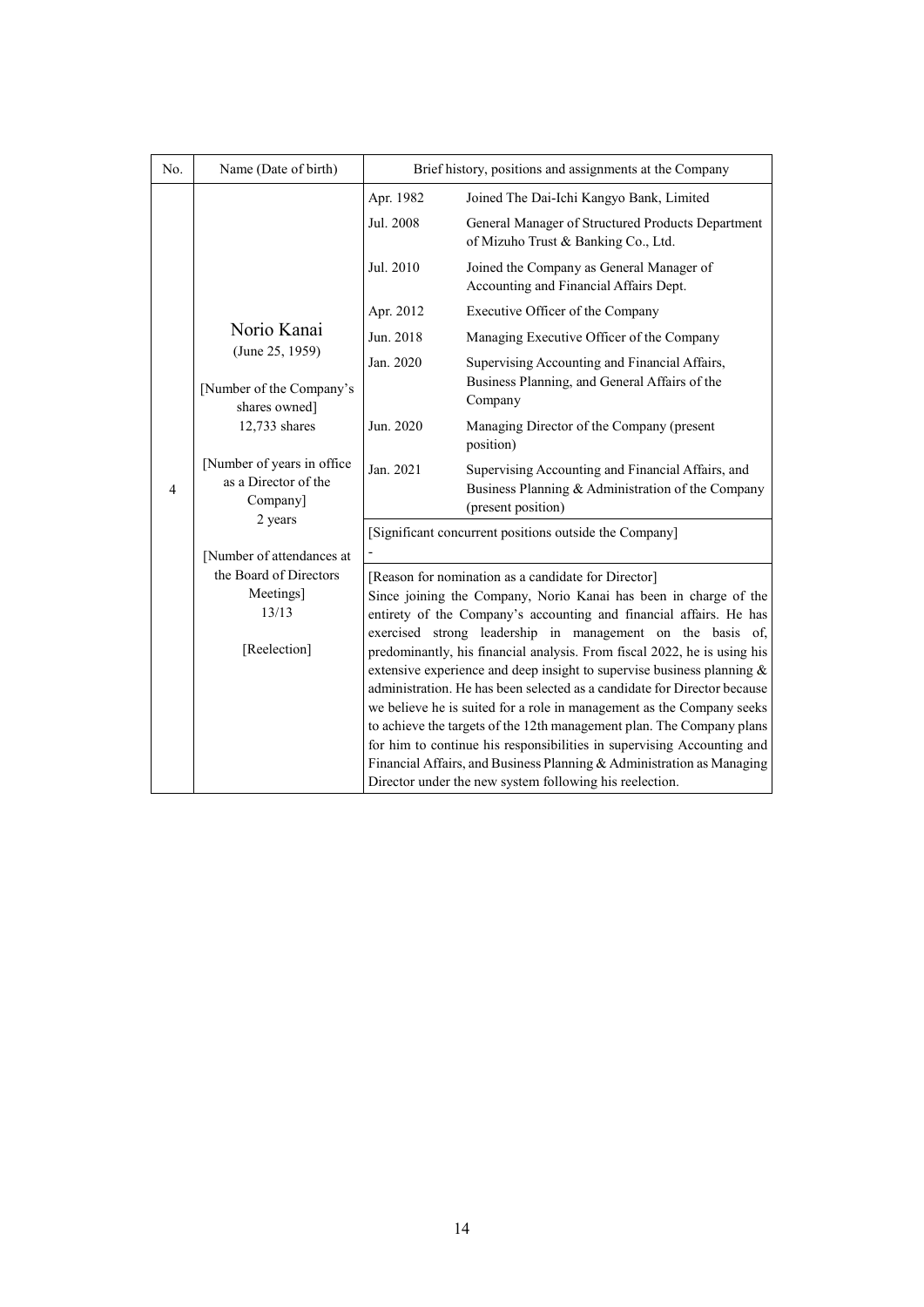| No. | Name (Date of birth)                                                  | Brief history and positions at the Company |                                                                                                                                                                                                                                                                                                                                                                                                                                                                                                                                                                                                                                                                                                  |
|-----|-----------------------------------------------------------------------|--------------------------------------------|--------------------------------------------------------------------------------------------------------------------------------------------------------------------------------------------------------------------------------------------------------------------------------------------------------------------------------------------------------------------------------------------------------------------------------------------------------------------------------------------------------------------------------------------------------------------------------------------------------------------------------------------------------------------------------------------------|
|     |                                                                       | Apr. 1978                                  | Joined Komatsu Ltd.                                                                                                                                                                                                                                                                                                                                                                                                                                                                                                                                                                                                                                                                              |
|     |                                                                       | Jun. 1995                                  | Plant Manager of Komatsu Brasil International Ltda.                                                                                                                                                                                                                                                                                                                                                                                                                                                                                                                                                                                                                                              |
|     |                                                                       | Apr. 2006                                  | Executive Officer and Plant Manager of Awazu Plant<br>of Komatsu Ltd.                                                                                                                                                                                                                                                                                                                                                                                                                                                                                                                                                                                                                            |
|     |                                                                       | Apr. 2008                                  | Executive Officer and Plant Manager of Osaka Plant<br>of Komatsu Ltd.                                                                                                                                                                                                                                                                                                                                                                                                                                                                                                                                                                                                                            |
|     |                                                                       | Apr. 2012                                  | Senior Executive Officer, President of Production<br>Division, Supervising Environment of Komatsu Ltd.                                                                                                                                                                                                                                                                                                                                                                                                                                                                                                                                                                                           |
|     | Yoshisada Takahashi<br>(December 8, 1955)<br>[Number of the Company's | Apr. 2016                                  | Senior Executive Officer, Chief Information &<br>Innovation Officer, President of Information Strategy<br>Division, Supervising Production and Industrial<br>Machinery Business of Komatsu Ltd.                                                                                                                                                                                                                                                                                                                                                                                                                                                                                                  |
|     | shares owned]<br>$0$ shares<br>[Number of years in office as          | Apr. 2017                                  | Executive Vice President, Chief Information<br>& Innovation Officer, President of Information<br>Strategy Division, Supervising Industrial Machinery<br>Business of Komatsu Ltd.                                                                                                                                                                                                                                                                                                                                                                                                                                                                                                                 |
| 5   | a Director of the Company]<br>3 years                                 | Apr. 2019                                  | Advisor to President of Komatsu Ltd.                                                                                                                                                                                                                                                                                                                                                                                                                                                                                                                                                                                                                                                             |
|     |                                                                       | Jun. 2019                                  | Outside Director of the Company (present position)                                                                                                                                                                                                                                                                                                                                                                                                                                                                                                                                                                                                                                               |
|     | [Number of attendances at the<br><b>Board of Directors</b>            | Jul. 2019                                  | Consultant of Komatsu Ltd. (present position)                                                                                                                                                                                                                                                                                                                                                                                                                                                                                                                                                                                                                                                    |
|     | Meetings]                                                             | Sep. 2019                                  | Consultant of Ishikawa Prefecture (present position)                                                                                                                                                                                                                                                                                                                                                                                                                                                                                                                                                                                                                                             |
|     | 13/13<br>[Reelection]                                                 | Consultant of Komatsu Ltd.                 | [Significant concurrent positions outside the Company]<br>Consultant of Ishikawa Prefecture (in charge of industry promotion)                                                                                                                                                                                                                                                                                                                                                                                                                                                                                                                                                                    |
|     | [Outside Director]<br>[Independent officer]                           | expected roles]                            | [Reason for nomination as a candidate for Outside Director and<br>Yoshisada Takahashi has been selected as a candidate for Outside<br>Director for his abundant knowledge of corporate management. We<br>believe that he would give us opinions and suggestions for the overall<br>management environment surrounding the Company in particular by<br>leveraging his knowledge. If he is elected, he will serve as a member<br>of the Nomination and Remuneration Committee and will be involved<br>in selecting candidates for Directors, Officers, and Audit &<br>Supervisory Board Members of the Company and deciding their<br>remuneration, etc., from an objective and neutral standpoint. |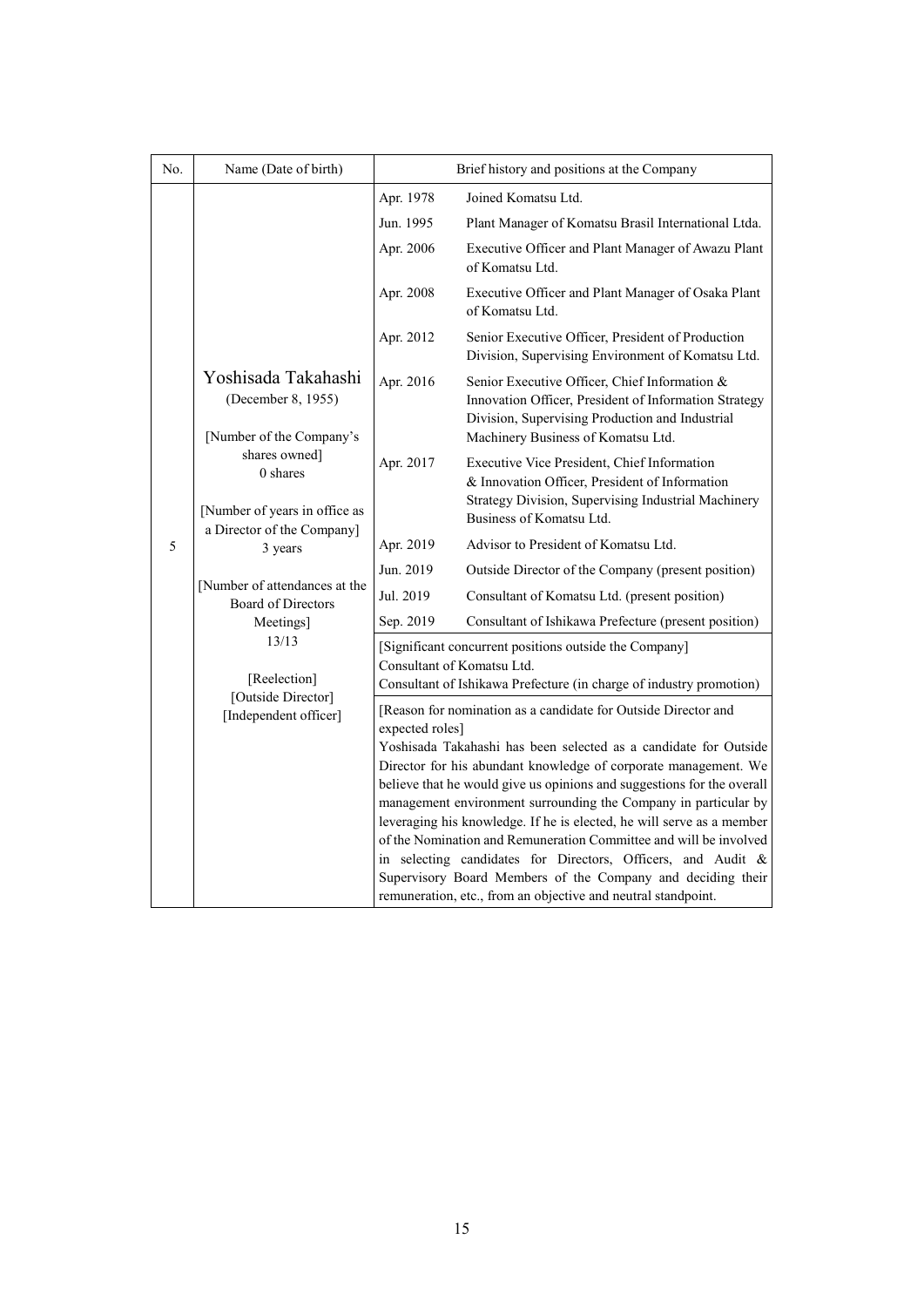| No. | Name (Date of birth)                                                                                                                                                                                                | Brief history and positions at the Company                                                                                                                                                                                                                                                                                                                                                                                                                             |                                                                                                                                         |  |  |
|-----|---------------------------------------------------------------------------------------------------------------------------------------------------------------------------------------------------------------------|------------------------------------------------------------------------------------------------------------------------------------------------------------------------------------------------------------------------------------------------------------------------------------------------------------------------------------------------------------------------------------------------------------------------------------------------------------------------|-----------------------------------------------------------------------------------------------------------------------------------------|--|--|
|     |                                                                                                                                                                                                                     | Mar. 1971                                                                                                                                                                                                                                                                                                                                                                                                                                                              | Joined The Mitsubishi Bank, Limited                                                                                                     |  |  |
|     |                                                                                                                                                                                                                     | Jan. 2006                                                                                                                                                                                                                                                                                                                                                                                                                                                              | Member of the Board of Directors, Senior Managing<br>Executive Officer of The Bank of Tokyo-Mitsubishi<br>UFJ, Ltd.                     |  |  |
|     | Ryuichi Murata<br>(April 12, 1948)                                                                                                                                                                                  | <b>May 2006</b>                                                                                                                                                                                                                                                                                                                                                                                                                                                        | Deputy President of The Bank of Tokyo-Mitsubishi<br>UFJ, Ltd.                                                                           |  |  |
|     |                                                                                                                                                                                                                     | Jun. 2009                                                                                                                                                                                                                                                                                                                                                                                                                                                              | Director, Deputy President of Mitsubishi UFJ Lease<br>& Finance Company Limited (currently Mitsubishi<br>HC Capital Inc.)               |  |  |
|     |                                                                                                                                                                                                                     | Jun. 2010                                                                                                                                                                                                                                                                                                                                                                                                                                                              | Representative Director, President & CEO of<br>Mitsubishi UFJ Lease & Finance Company Limited<br>(currently Mitsubishi HC Capital Inc.) |  |  |
|     | [Number of the Company's<br>shares owned]<br>0 shares                                                                                                                                                               | Jun. 2012                                                                                                                                                                                                                                                                                                                                                                                                                                                              | Representative Director, Chairman of Mitsubishi UFJ<br>Lease & Finance Company Limited (currently<br>Mitsubishi HC Capital Inc.)        |  |  |
|     | [Number of years in office<br>as a Director of the<br>Company]<br>1 year<br>[Number of attendances at<br>the Board of Directors<br>Meetings]<br>9/10<br>[Reelection]<br>[Outside Director]<br>[Independent officer] | Jun. 2017                                                                                                                                                                                                                                                                                                                                                                                                                                                              | External Director of Kintetsu Group Holdings Co.,<br>Ltd. (present position)                                                            |  |  |
|     |                                                                                                                                                                                                                     | Jun. 2018                                                                                                                                                                                                                                                                                                                                                                                                                                                              | Outside Director of Eisai Co., Ltd. (present position)                                                                                  |  |  |
| 6   |                                                                                                                                                                                                                     | Jul. 2018                                                                                                                                                                                                                                                                                                                                                                                                                                                              | Senior Advisor to Mitsubishi UFJ Lease & Finance<br>Company Limited (currently Mitsubishi HC Capital<br>Inc.) (present position)        |  |  |
|     |                                                                                                                                                                                                                     | Jun. 2021                                                                                                                                                                                                                                                                                                                                                                                                                                                              | Outside Director of the Company (present position)                                                                                      |  |  |
|     |                                                                                                                                                                                                                     | [Significant concurrent positions outside the Company]<br>External Director of Kintetsu Group Holdings Co., Ltd. (scheduled to<br>retire on June 17, 2022)<br>Outside Director of Eisai Co., Ltd. (scheduled to retire on June 17,<br>2022)<br>Senior Advisor to Mitsubishi HC Capital Inc.                                                                                                                                                                            |                                                                                                                                         |  |  |
|     |                                                                                                                                                                                                                     | [Reason for nomination as a candidate for Outside Director and                                                                                                                                                                                                                                                                                                                                                                                                         |                                                                                                                                         |  |  |
|     |                                                                                                                                                                                                                     | expected roles]<br>Ryuichi Murata has been selected as a candidate for Outside Director<br>for his abundant knowledge of corporate management across different<br>industries. We believe that he will supervise the overall management of<br>the Company by leveraging his knowledge. If he is elected, he will serve<br>as a member of the Nomination and Remuneration Committee and will<br>be involved in selecting candidates for Directors, Officers, and Audit & |                                                                                                                                         |  |  |
|     |                                                                                                                                                                                                                     | Supervisory Board Members of the Company and deciding their<br>remuneration, etc., from an objective and neutral standpoint.                                                                                                                                                                                                                                                                                                                                           |                                                                                                                                         |  |  |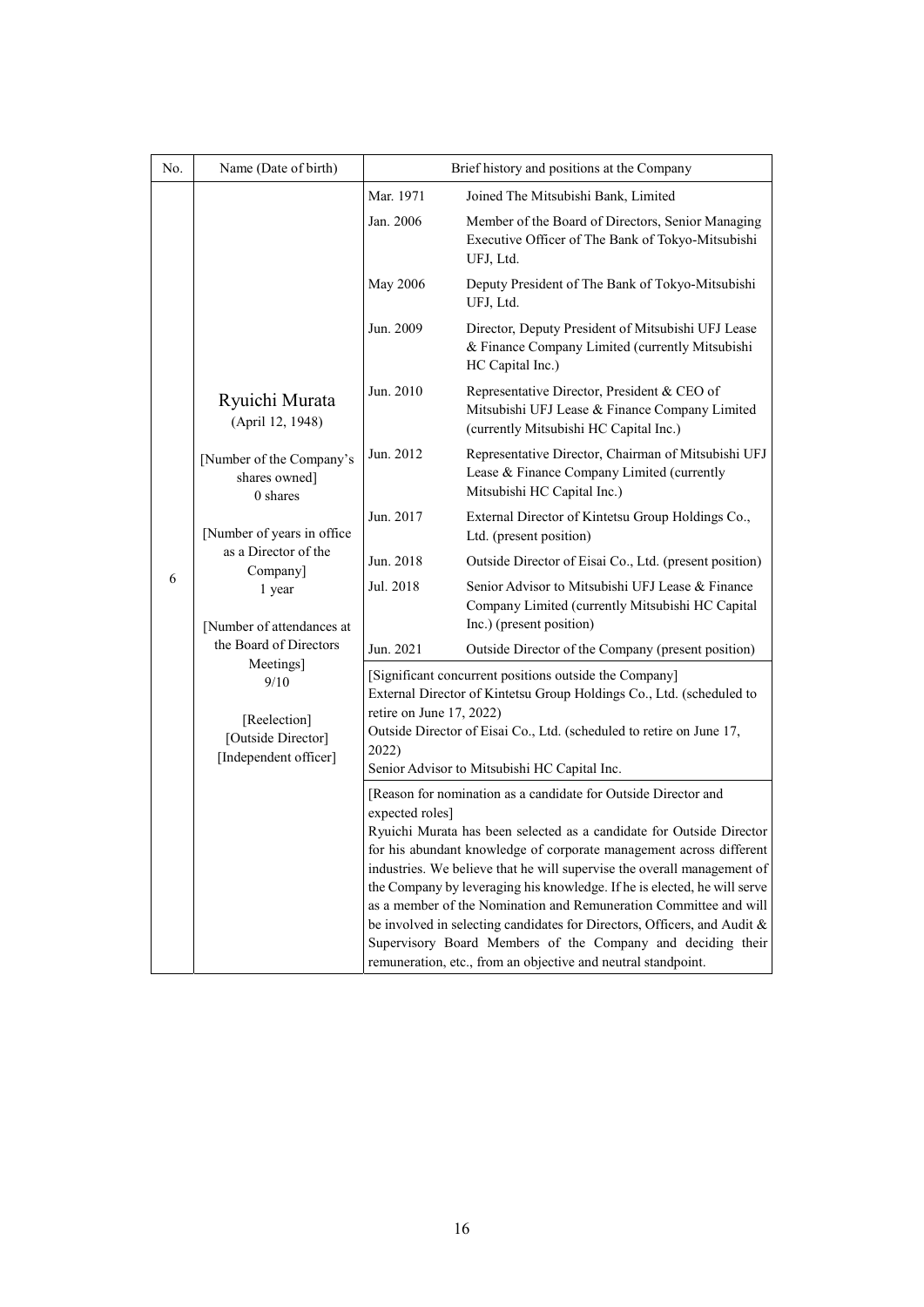Notes:

- 1. There is no special interest between the candidates and the Company.
- 2. The number of the Company's shares owned includes shares of stock in Officer's Shareholding Association.
- 3. Yoshisada Takahashi and Ryuichi Murata are candidates for Outside Director.
- 4. Yoshisada Takahashi and Ryuichi Murata are currently Outside Directors of the Company, and their terms of office as Outside Directors will be three (3) years for Yoshisada Takahashi and one (1) year for Ryuichi Murata at the conclusion of this Ordinary General Meeting of Shareholders.
- 5. The Company has reported Yoshisada Takahashi and Ryuichi Murata to the Tokyo Stock Exchange as independent officers as defined by the Exchange, and if their reelection is approved, they will continue to serve as independent officers.
- 6. Yoshisada Takahashi was involved in business execution for Komatsu Ltd., a specified associated service provider (an important counterparty) of the Company, within the past ten (10) years. Note that his positions and assignments at that company during the past ten (10) years are as noted in the above "Brief history and positions at the Company."
- 7. Pursuant to Article 427, paragraph 1 of the Companies Act, the Company has entered into agreements with Yoshisada Takahashi and Ryuichi Murata to limit their liability for damages under Article 423, paragraph 1 of the same Act. Their maximum amount of the liability for damages under these agreements is the amount stipulated by laws and regulations. If the reelection of Yoshisada Takahashi and Ryuichi Murata is approved, the Company intends to continue the agreements with them.
- 8. The Company has entered into a directors and officers liability insurance policy as stipulated in Article 430-3, paragraph 1 of the Companies Act with an insurance company. The policy covers the litigation expenses incurred in third-party litigation, shareholder derivative suits, and corporate litigation for the insureds including the Directors of the Company, and the amount of indemnification arising out of such event (However, the coverage excludes actions taken with full knowledge of their illegality.). The entire premium for this policy is paid by the Company. If the candidate is elected as Director, the Director is included as an insured under the policy. The Company plans to renew the insurance policy with the same terms at the next renewal.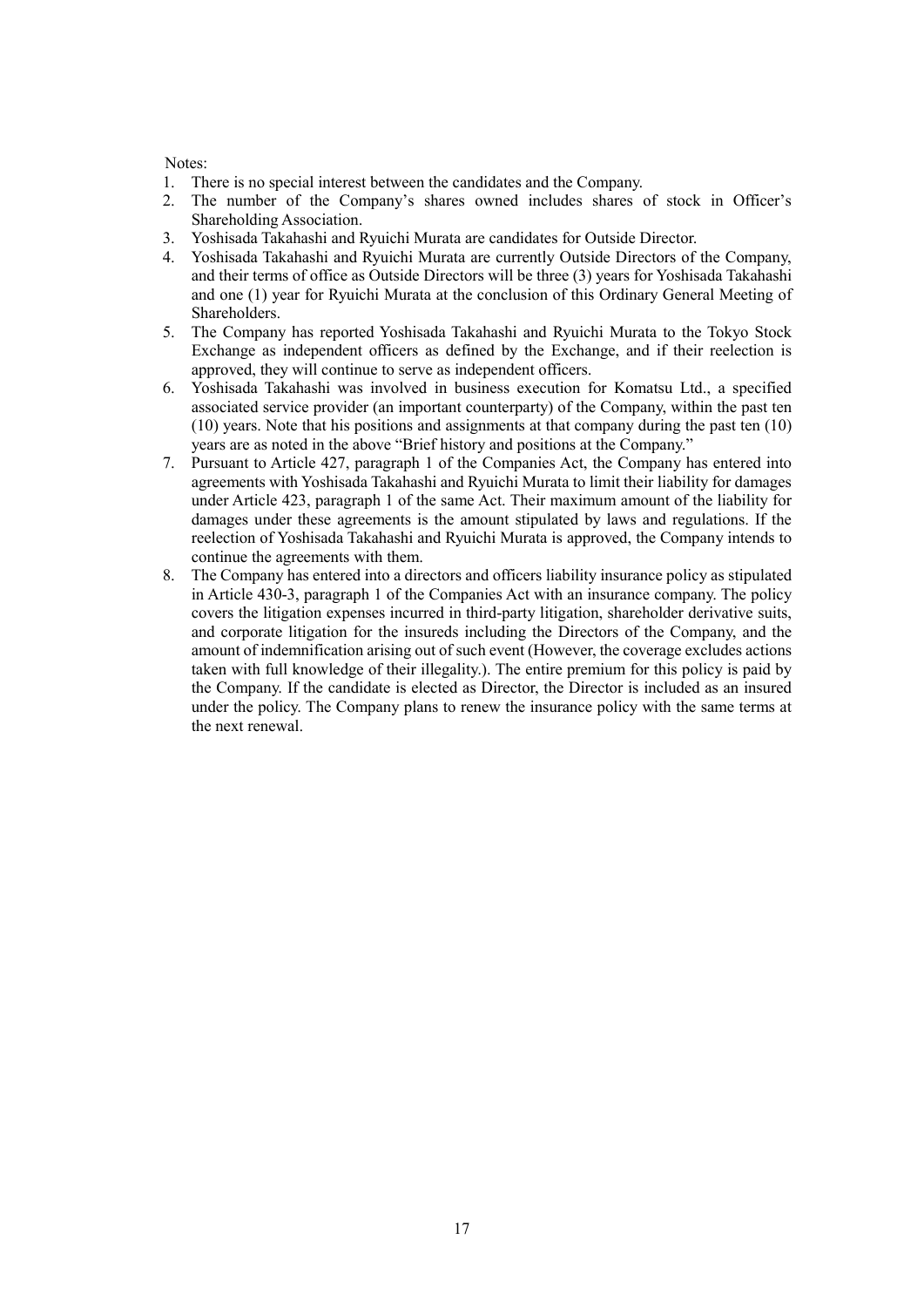## **Reference**

If Proposal 3 is approved and adopted in its original form, the composition of officers and skills of each officer will be as listed below.

|                 |                     | Corporate<br>Manage-<br>ment | Finance &<br>Accounting<br>/Internal<br>Control | Engineer-<br>ing/R&D | Production/<br>Plant<br>Engineer-<br>ing | IT/DX | Global<br>Business/<br>Sales |
|-----------------|---------------------|------------------------------|-------------------------------------------------|----------------------|------------------------------------------|-------|------------------------------|
|                 | Hiromi Kano         |                              |                                                 |                      |                                          |       |                              |
|                 | Tomio Miyazaki      |                              |                                                 |                      |                                          |       |                              |
| Director        | Yoshitaka Momose    |                              |                                                 |                      |                                          |       |                              |
|                 | Norio Kanai         |                              | Ω,                                              |                      |                                          |       |                              |
|                 | Yoshisada Takahashi |                              |                                                 |                      |                                          |       |                              |
|                 | Ryuichi Murata      |                              | Ω,                                              |                      |                                          |       |                              |
| Audit &         | Kimiaki Nakano      |                              | r i                                             |                      |                                          |       |                              |
| Supervisory     | Yasutaka Oba        |                              | r i                                             |                      |                                          |       |                              |
| Board<br>Member | Mikio Endo          |                              |                                                 |                      |                                          |       |                              |